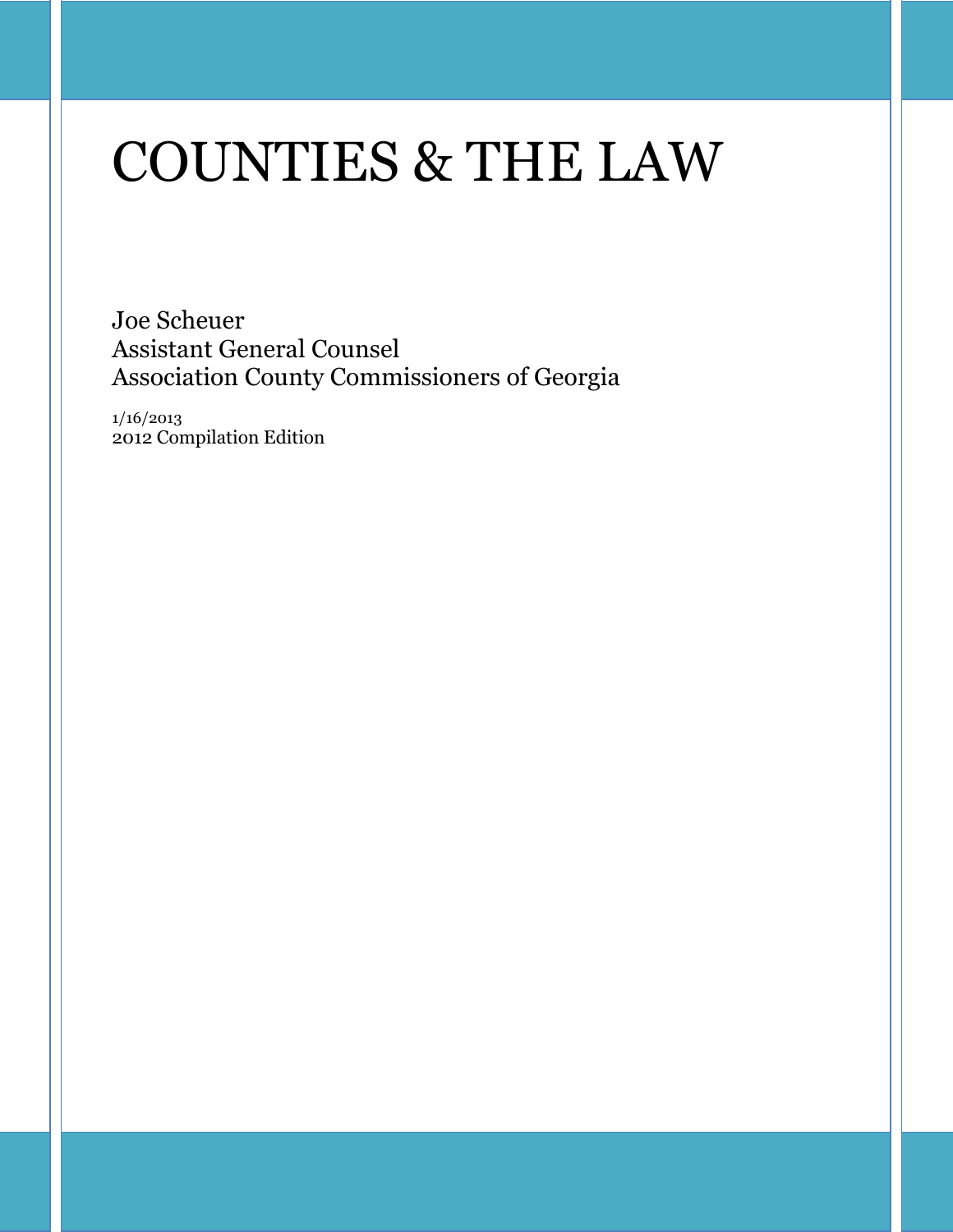*Counties & the Law, 2012 Compilation Edition* includes decisions of interest to county attorneys published in the Daily Report Opinions Weekly between January2, 2012, and December 28, 2012. It compiles into a single resource all of the individual, weekly editions of *Counties & the Law* which were posted on the Legal Resources tab of the Association County Commissioners of Georgia website at:

[http://www.accg.org/content\\_section\\_legal.asp?CatId=463&ContentType=Legal\\_Publications](http://www.accg.org/content_section_legal.asp?CatId=463&ContentType=Legal_Publications)

This compilation edition includes a Table of Topics as well as a Table of Cases to assist the user in quickly and efficiently locating items that may be of interest.Each of the tables is arranged alphabetically. The Table of Topics begins on page 2 and the Table of Cases begins on page 3.

We are very appreciative of the positive feedback we have received over the course of 2012 as a result of the re-launch of *Counties & the* Law and we welcome your continued suggestions and opinions.

Please contact Jim Grubiak at [jgrubiak@accg.org](mailto:jgrubiak@accg.org) or Joe Scheuer at [jscheuer@accg.orgw](mailto:jscheuer@accg.org)ith your comments.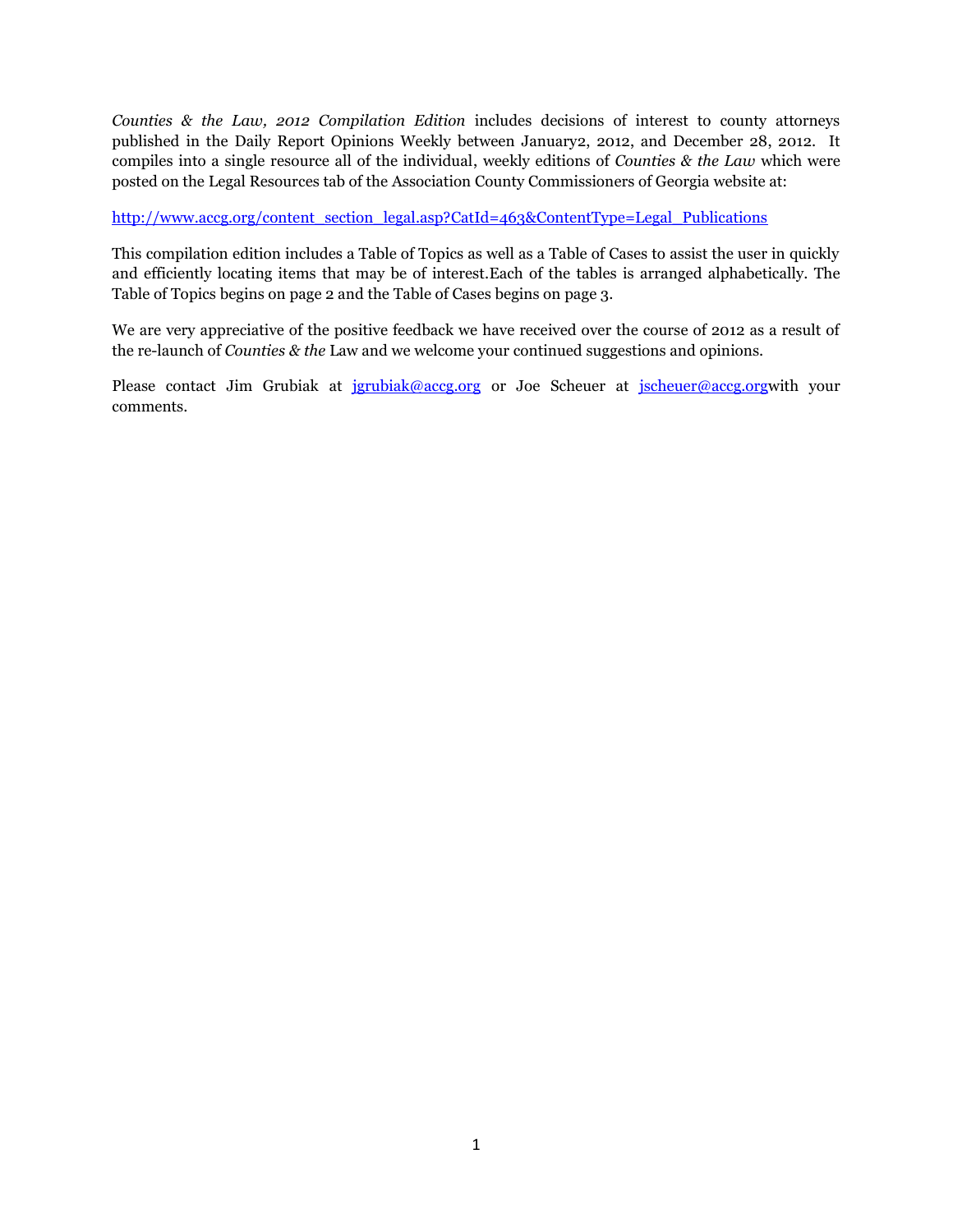# **TABLE OF TOPICS**

| $Elections. 111$ |  |
|------------------|--|
|                  |  |
|                  |  |
|                  |  |
|                  |  |
|                  |  |
|                  |  |
|                  |  |
|                  |  |
|                  |  |
|                  |  |
|                  |  |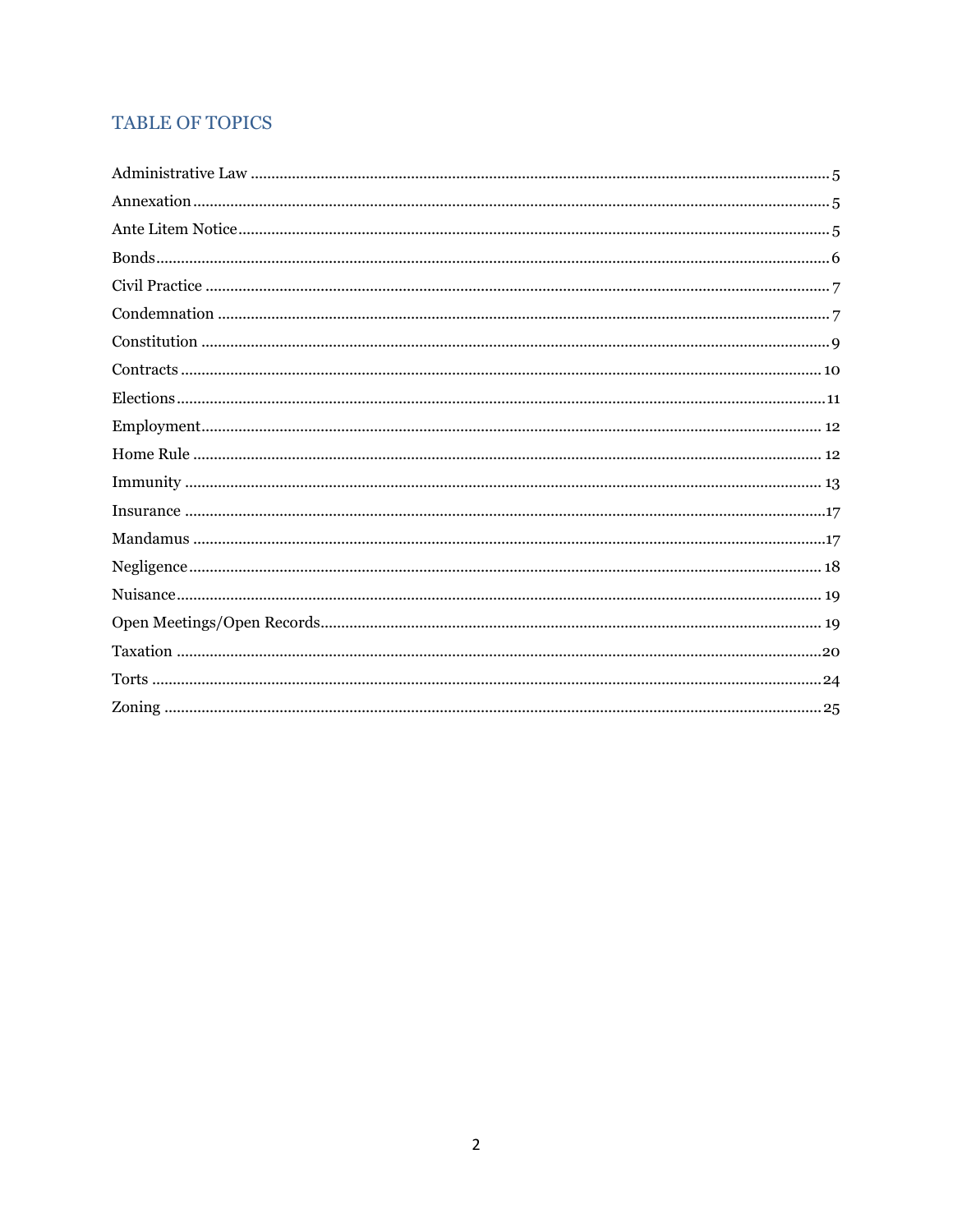# **TABLE OF CASES**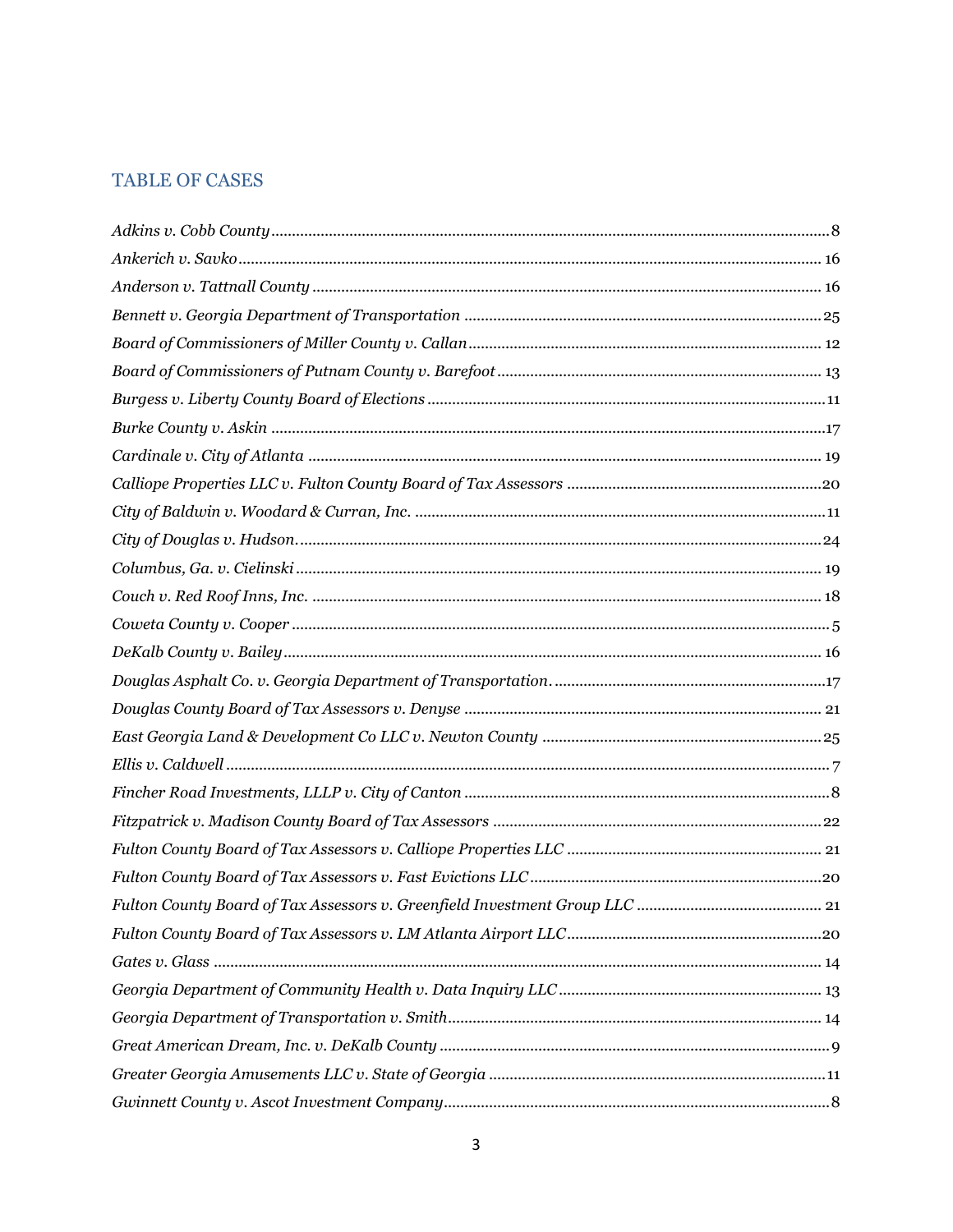| H.O.P.E. Through Divine Interventions, Inc. v. Fulton County Board of Tax Assessors 23 |  |
|----------------------------------------------------------------------------------------|--|
|                                                                                        |  |
|                                                                                        |  |
|                                                                                        |  |
|                                                                                        |  |
|                                                                                        |  |
|                                                                                        |  |
|                                                                                        |  |
|                                                                                        |  |
|                                                                                        |  |
|                                                                                        |  |
|                                                                                        |  |
|                                                                                        |  |
|                                                                                        |  |
|                                                                                        |  |
|                                                                                        |  |
|                                                                                        |  |
|                                                                                        |  |
|                                                                                        |  |
|                                                                                        |  |
|                                                                                        |  |
|                                                                                        |  |
|                                                                                        |  |
|                                                                                        |  |
|                                                                                        |  |
|                                                                                        |  |
|                                                                                        |  |
|                                                                                        |  |
|                                                                                        |  |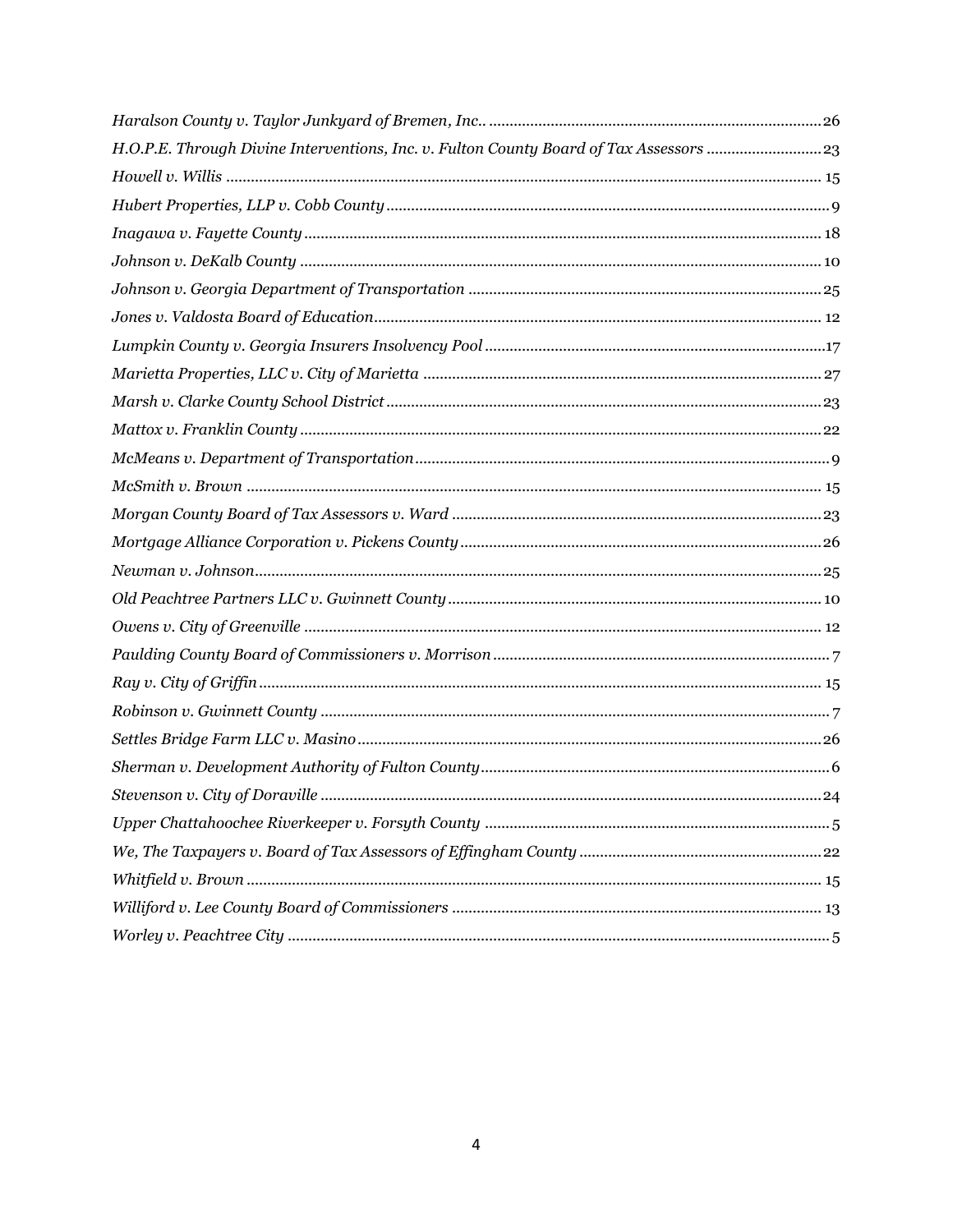# **COUNTIES & THE LAW**

# **ADMINISTRATIVE LAW**

#### *Upper Chattahoochee Riverkeeper Inc. v. Forsyth County*

Georgia Court of Appeals November 14, 2012; A12A0979; 12 FCDR 3653

This case involves a petition filed with an administrative law judge (ALJ) disputing the issuance by EPD of a permit to the county authorizing two county facilities to discharge treated wastewater into the river. The ALJ dismissed most claims on a summary determination but did hold the permit issuance violated state law. The superior court reversed the ALJ and remanded. On appeal to the Supreme Court, the Court first upheld the superior court"s construction of the agency rules. Such rules must be interpreted as whole and read in context. Here, the issue is whether the granting of the permit violated the rule. Given the rule"s plain meaning as well as deference to the agency"s interpretation of its own rule, the superior court correctly ruled that the ALJ erroneously interpreted the rule. The superior court was incorrect however, in upholding an agency rule that had not been promulgated pursuant to the mandates of OCGA 50-13-4. The Court also ruled that the *Hughey* case was no longer applicable since the portion of the rule on which that case had been based has been removed subsequently. Finally, the Court ruled that the ALJ had exceeded her authority in ordering the director of EPD to revise the permit limits.

#### **ANNEXATION**

#### *Worley v. Peachtree City*

Georgia Court of Appeals January 20, 2012, A10A0330, 12 FCDR 265

In light of its decision in Scarbrough Group v. Worley, 211 Ga. LEXIS 935 (2011) the Supreme Court of Georgia reversed the decision of the Georgia Court of Appeals in Worley v. Peachtree City, 305 Ga. App. 118, 699 SE2d,94 (2010) and remanded the case for vacation of judgment and dismissal of the appeal. This is in fact so ordered by the Court of Appeals. The case dealt with an alleged illegal annexation which caused an unincorporated island which was prohibited by OCGA 36-36-4(a). An initially deficient annexation which created an unincorporated island was cured by a subsequent annexation conducted prior to the trial court's ruling.

# **ANTE LITEM NOTICE**

#### *Coweta County v. Cooper*

Georgia Court of Appeals October 16, 2012; A12A1111; 12 FCDR 3262

This case involves the issue of proper compliance with the ante litem notice statute, O.C.G.A. 36-11-1. Plaintiff and her minor child were allegedly injured when their car was struck by a county vehicle on February 2, 2009. A lawsuit was not filed until January 1, 2011 (well beyond the 12 month period under the statute to provide written notice to the county). The trial court ruled that substantial compliance had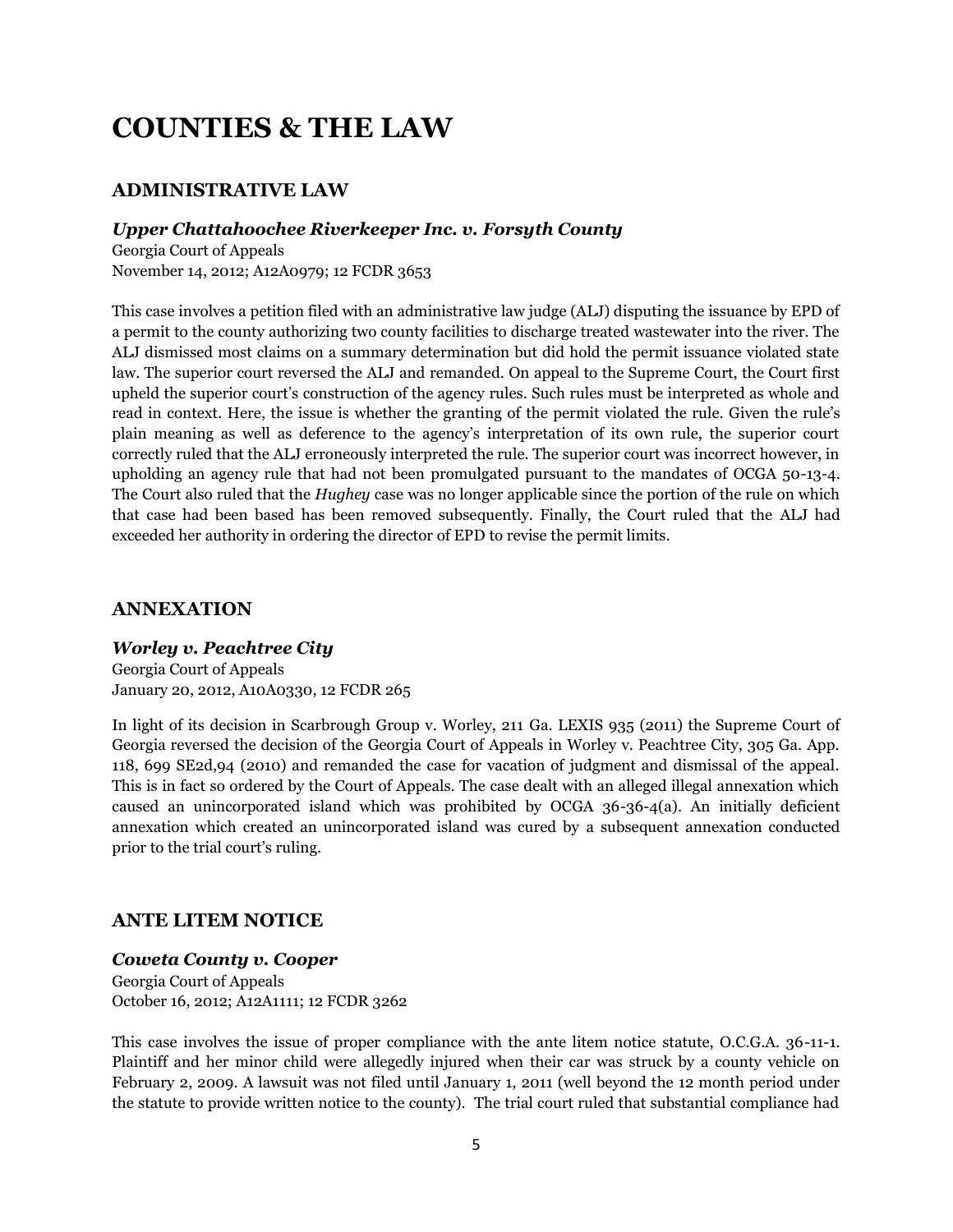been met because the plaintiff had called the county commissioners" office and been told to send a written letter to the county attorney. In fact, the address given was that of a private law firm used by the county as outside legal counsel. A certified letter of notice was accepted at the law firm on March 4, 2009 (within the notice period). On appeal, the Court of Appeals ruled that substantial compliance had not been met. Neither the firm, nor its partners or employees were in house county legal counsel or a county employee or official. Further, they were not authorized by the county to accept such notice. Consequently, the 12 month notice period had not been met as to the adult plaintiff. This however, did not act as a bar to that plaintiff"s claim against the driver of the county vehicle for personal liability. In addition, under the statute, the 12 month period was tolled for the minor child of the plaintiff.

#### **BONDS**

#### *Sherman v. Development Authority of Fulton County*

Georgia Court of Appeals February 21, 2012, A11A1595, 12 FCDR 631(revised 12 FCDR 2605)

Plaintiff intervened in a bond validation proceeding in superior court to validate revenue bonds to be issued by the authority under the Development Authorities Law. The trial court rejected plaintiff"s claims and entered judgment validating the bonds. The Court of Appeals vacated the judgment because the trial court failed to set forth findings of fact and conclusions of law with respect to the various grounds pursued by plaintiff in opposing the validation as was required by OCGA 9-11-52(c). Alternatively, the trial court could dismiss the action on remand if it determines that reentry of the judgment with the required findings of fact and conclusions of law would serve no purpose. Apparently, the appellate brief showed that no bonds had been issued, no bonds were going to be issued, and that development of the proposed facility was never commenced.

#### *Sherman v. Development Authority of Fulton County*

Georgia Court of Appeals July 5, 2012; A12A0587; 12 FCDR 2360

This case involves the validation of revenue bonds in superior court. The development authority (DAFC) sought to develop a warehouse facility and lease it to a company. Revenue bonds were issued to finance the project. A memorandum of agreement was signed by DAFC, the company, and the board of tax assessors which set a valuation methodology for ad valorem taxes during the lease period. The revenue bonds were contested in a superior court validation proceeding but were validated. On appeal to the Court of Appeals, the validation was vacated and the case remanded back to superior court. First, the Court rejected the argument that the validation proceedings lacked personal jurisdiction due to a defect in acknowledgement of service. This was deemed waived because no objection had been raised at trial. Second, the Court rejected the argument that the trial court was unauthorized to rule on the validity of the memorandum of agreement since the Revenue Bond Law (O.C.G.A. 36-82-61) limited proceedings only to bond validity. In this case the bonds were in fact issued under the Development Authorities Law (O.C.G.A. 36-62-1 *et seq.*) which authorized the trial court to determine all questions of law and fact relating to the case. Third, the Court rejected the argument that the trial court was unauthorized to rule on the memorandum because the board of assessors had signed the memo but was not a party to the litigation and was required to have been a party under O.C.G.A. 9-11-19. No showing had been made that the board of assessors was in fact an indispensible party. However, the Court agreed that the trial court had failed to respond adequately to the request for a detailed order under O.C.G.A. 9-11-52. The trial court's order did not set forth the facts or process by which it reached certain conclusions, but rather it merely contained a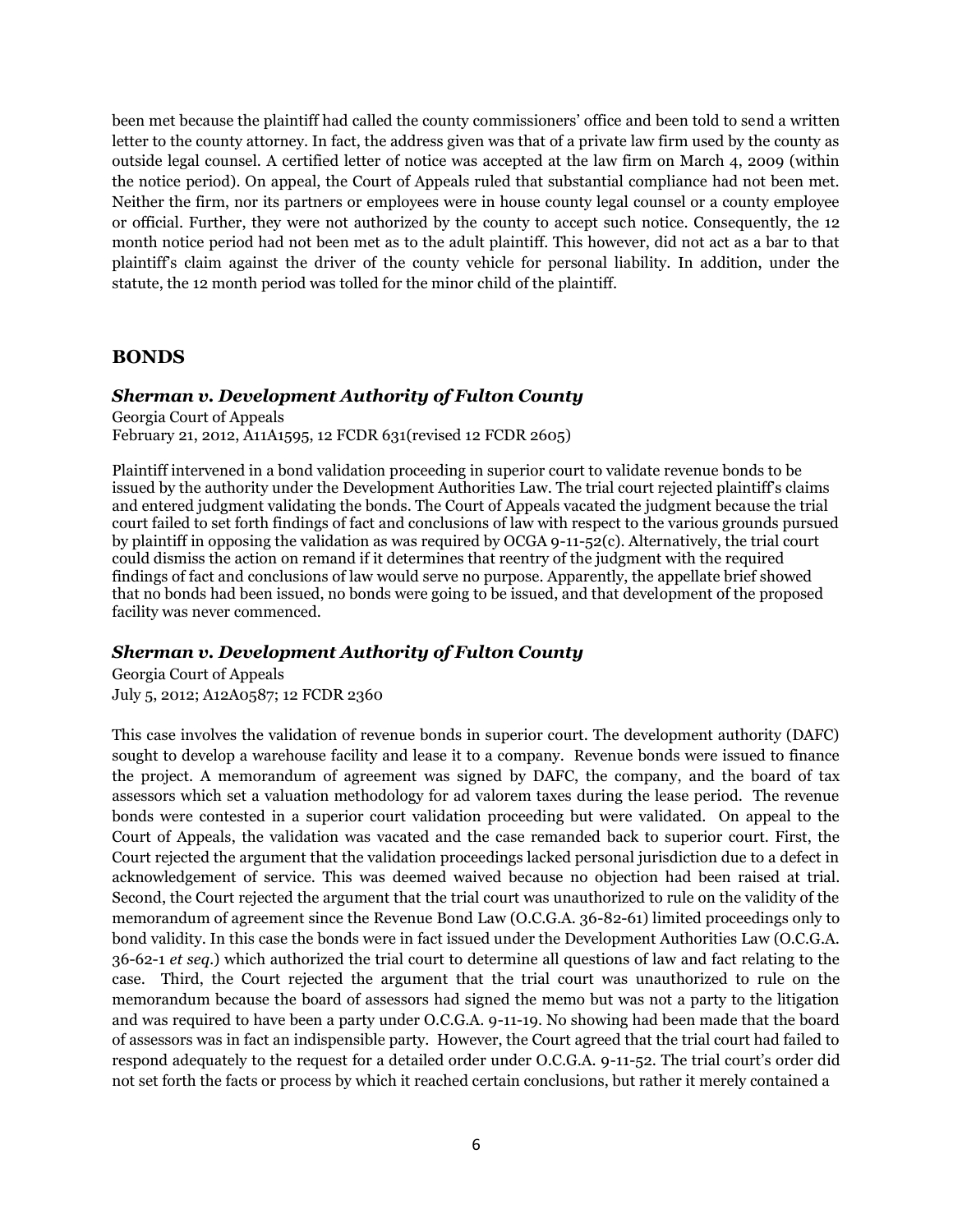dry recitation that certain legal requirements had been met. Consequently, the case was remanded so the trial court could enter an appropriate order setting forth requisite findings of fact and conclusions of law to allow meaningful appellate review.

# **CIVIL PRACTICE**

#### *Ellis v. Caldwell*

Supreme Court of Georgia January 9, 2012, S11A1748, 12 FCDR 68

A captain with the county fire and rescue department was terminated for violating county code requirements pertaining to county fire and rescue employees. The captain filed a timely appeal to the adverse action. To mitigate loss of salary, the captain opted to begin receiving retirement benefits prior to the date of the administrative appeal hearing. The hearing officer held that the county did not correctly apply the facts to the cited violations and reversed the termination. The county merit system council upheld the reinstatement since the termination was based upon factual errors. The county refused to reinstate the captain who then filed a mandamus action to compel reinstatement and seeking back pay, benefits, and attorney fees and litigation costs. The trial court granted mandamus as well as back pay and found further that the county had been stubbornly litigious under O.C.G.A. 9-15-14 and awarded attorney fees and costs. The Supreme Court upheld the trial court ruling because the captain had a clear legal right to reinstatement which was violated by the county steadfastly refusing to abide by the rulings of the hearing officer and merit system council. The trial court's order failed to specify which provision of O.C.G.A 9-1514 its award of attorney fees and costs was the basis of its ruling. The Supreme Court found that the conduct fell within the waiver provision of subsection (b) of the Code section since the record indicated undisputedly that the country affirmatively waived its right to a hearing on the issue of attorney fees by submitting a post-trial court hearing brief which failed to object to the fees.

# *Paulding County Board of Commissioners v. Morrison*

Georgia Court of Appeals July 12, 2012; A12A0035, A12A0036, A12A0372, & A12A0373; 12 FCDR 2382

This case involves the issue of counterclaims and the anti-SLAPP statute. In prolonged litigation over zoning, the county filed verified answers which asserted no independent counterclaims but each of which contained a "wherefore" clause praying for costs, expenses, and reasonable attorneys" fees. The trial court held that these clauses invoked O.C.G.A. 9-11-11.1 and that the board failed to properly verify its answers in compliance with the anti-SLAPP statute. The Court of Appeals reversed and held that a mere prayer for relief requesting attorneys" fees does not in and of itself constitute a claim triggering the anti-SLAPP statute and that a party defending a lawsuit has the right to seek attorneys" fees if a lawsuit is determined to lack substantial justification.

# **CONDEMNATION**

#### *Robinson v. Gwinnett County*

Supreme Court of Georgia February 6, 2012, S11A1533, 12 FCDR 343

The county condemned a portion of tract of real property. The plaintiffs held a right of first refusal to purchase the tract from the owner of the tract and alleged they had a right to compensation due to the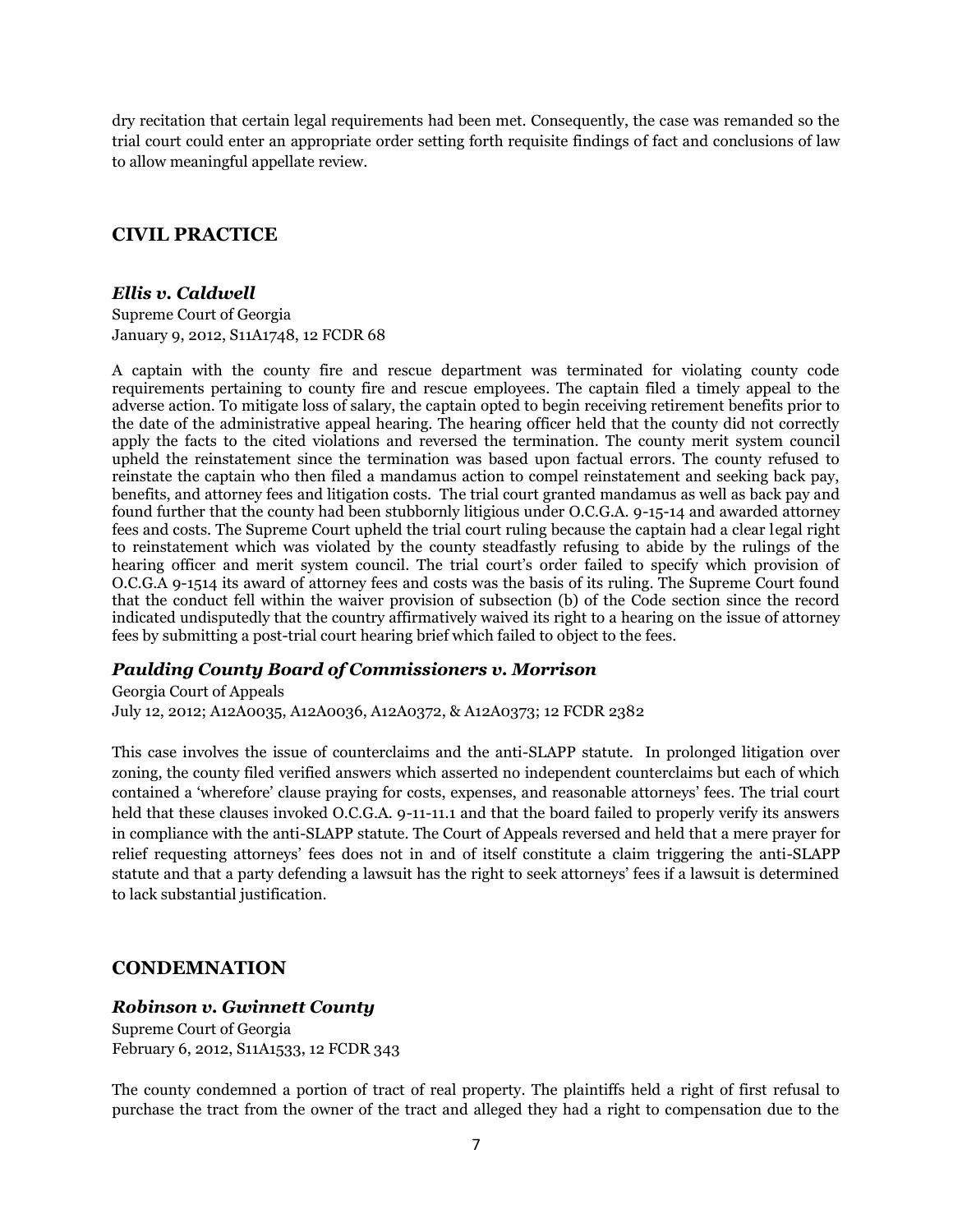condemnation. The trial court held that a right of first refusal was not a compensable interest under Art. I, Sec. III, Para.I of the Constitution. The Supreme Court upheld that decision stating that a mere option to purchase land does not confer upon the holder of the option any legal or equitable interest in the land which is the subject of the option until the option is exercised. Consequently, since the option holders in this case had not exercised their option to purchase the land, they did not hold a legally compensable interest in the property as a result of the condemnation.

#### *Fincher Road Investments, LLLP v. City of Canton*

Georgia Court of Appeals March 16, 2012; A11A1613 & A11A1787; 12 FCDR 1161

This case involves issues regarding condemnation and strict construction of CS 32-3-11. The city, as well as the Cobb Co. Marietta Water Authority, condemned land owned by the LLLP for construction of a reservoir. The LLLP filed a petition to set aside the taking, but the trial court ruled that since a rule nisi was filed 5 days prior to the hearing, that the 15 day notice required by CS 32-3-11(c) had not been met. The petition was dismissed for failure to comply strictly with the statute. The Court Of Appeals disagreed and reversed holding that the subsection (c) was discretionary rather than mandatory and, that under the plain words of the statute, it the presiding judge, rather than the LLLP, who was required to schedule the hearing. The trial judge had the discretion to hold the hearing outside the 60 day time period of the statute. The case was remanded for the trial court to determine, in its discretion, whether to afford the LLLP an opportunity for a hearing on the merits of the set aside petition.

#### *Gwinnett County v. Ascot Investment Company*

Georgia Court of Appeals March 16, 2012; A11A2112; 12 FCDR 1162

This case involves issues regarding condemnation, appropriate damages, and juror qualification. The county condemned land owned by the company for construction of public roadway projects. The company won at trial and received a jury award of over \$3 million in damages. The Court Of Appeals followed its prior decisions in the Ogburn Hardware, Five Forks, & other cases and upheld the award of consequential damages to the remaining property of the company since the evidence showed that the proposed future use of the property was neither hypothetical nor speculative and no abuse of judicial discretion had been shown. The court also followed the Walls case and held that a trial judge was in the best position to determine if a juror had sufficient comprehension of English during voir dire and that only a showing of manifest abuse of discretion could overcome that determination.

# *Adkins v. Cobb County*

Supreme Court of Georgia September 10, 2012; S12A0848; 12 FCDR 2744

This case involves the condemnation of real property. The county sought tocondemn real property for a road project. A declaration of taking was filed on January 11, 2010. The property owners acknowledged service on March 1, 2010, and filed both an answer and a motion to set aside and vacate the declaration of taking on March 31, 2010. Following several delays and attempts at settlement the trial court set a hearing for April 11, 2011. The trial court dismissed the motion to vacate on the basis that it was barred procedurally under O.C.G.A. 32-3-11(c) in that the hearing on the motion did not take place within 60 days of the date of filing of the declaration of taking. On appeal, the Supreme Court of Georgia reversed and remanded the case back to superior court. First, the Court followed two previous decisions of the Court of Appeals in the *Fincher* and *Robertson* cases that the 60 day rule under the statute was directory. Second, the Court determined that it was the responsibility of the trial court, and not the condemnee, to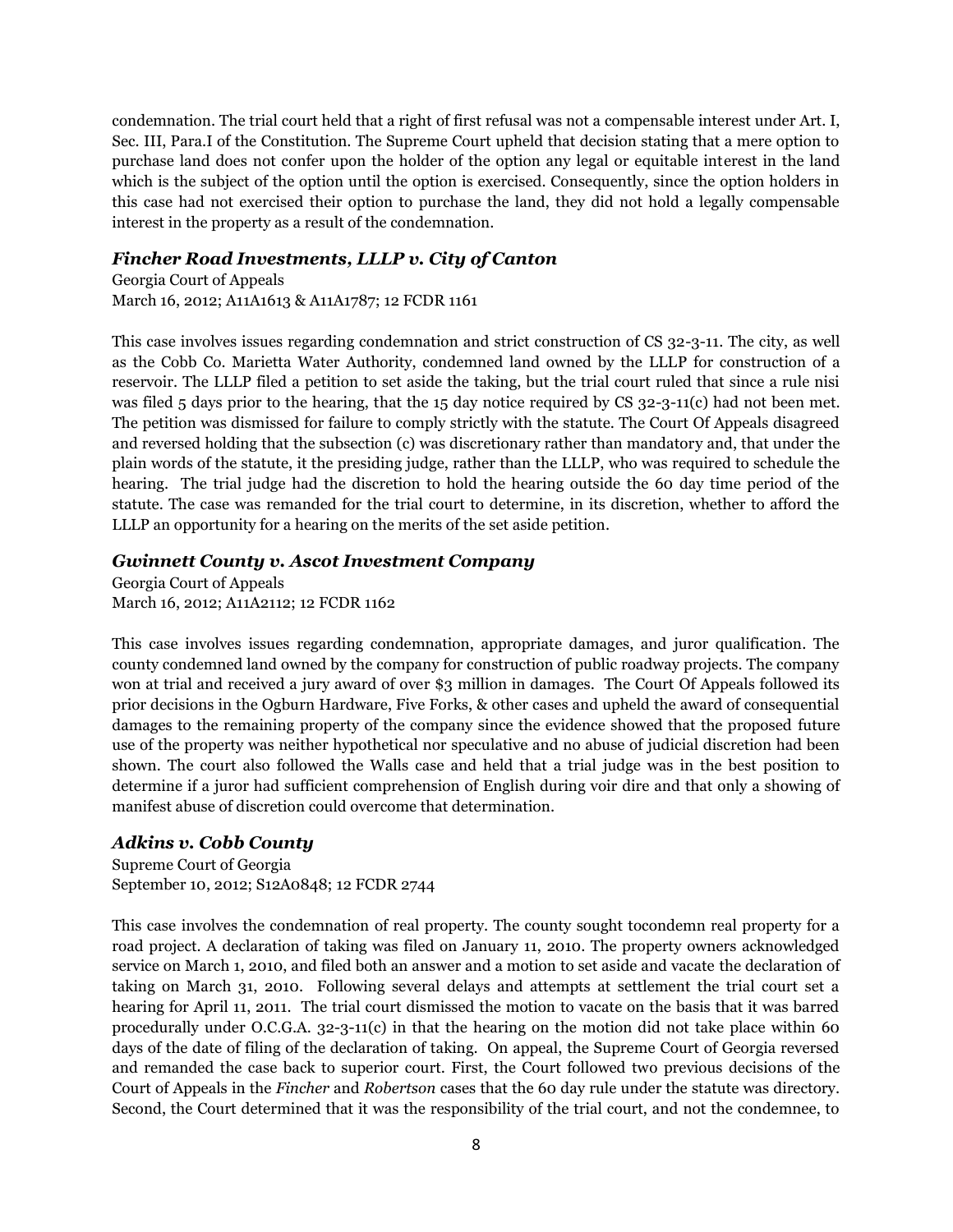schedule the hearing. Consequently, the case was remanded so the trial court could conduct a hearing on the merits of the motion to vacate the declaration of taking.

#### *Hubert Properties, LLP v. Cobb County*

Georgia Court of Appeals October 17, 2012; A12A1584; A12A1922; 12 FCDR 3267

This case involves a county property transfer and construction of O.C.G.A. 36-9-3, 32-7-3, & 32-7-4. The county condemned land owned by the LLC. Subsequently, the county offered an unused portion of the condemned tract back to the LLC. The contract was never signed by the county. Later, the county, pursuant to 36-9-3(h), then sold the remainder to adjoining property owners since it was incapable of being used independently as zoned. The LLC sought to void that transfer claiming it should have been the recipient of the property under 32-7-3 and 32-7-4. The trial court upheld the transfer to the adjoining owners. On appeal, the Court of Appeals affirmed. The contract was not binding as it had not been signed by the county. Regarding the issues of which statutes controlled, 32-7-3 & 32-7-4 were general and merely authorized a way of transfer, while 36-9-3 was specific and applied to the fact situation. The court, citing *Cobb Co. v. Smyrna*, restated the well settled rule that a specific statute prevails over a general statute absent contrary legislative intent, to resolve inconsistencies between them.

# *McMeans v. Department of Transportation*

Georgia Court of Appeals November 16, 2012; A12A1376; 12 FCDR 3760

This case involves a condemnation of property by the DOT. The property wasowned by an individual who leased it to a company that he owned. An initial answer was filed, and an amendment to the answer was later filed which alleged damages for business losses. The trial court struck this amendment. On appeal, the Court of Appeals reversed on the basis that striking the answer was premature. The Court addressed the *Bill Ledford Motors* and *Lil Champ Food Store* cases noting its own prior narrow interpretation as well as its clarification that OCGA 32-3-1 *et seq.,* does not impose a requirement that business loss damages must be specifically and separately set forth in the notice of appeal. This is especially true in a case such as this where the business suffering the loss is owned and operated by the property owner.

# **CONSTITUTION**

*Great American Dream, Inc. v. DeKalb County*

Supreme Court of Georgia March 23, 2012; S11A1375; 12 FCDR 1091

This case involves freedom of speech issues and the scope of a county"s authority to regulate adult entertainment and nude dancing. Great American Dream ran an adult entertainment nightclub which provided nude dancing. Operations of this facility were in compliance with county ordinance until the ordinance was amended. The revised ordinance required that hours of operation be reduced. The nightclub sought a TRO and an injunction. The trial court denied any relief pending trial. The nightclub appealed claiming the trial court applied the "rational basis" test under the First Amendment of the US constitution when it should have applied the "furtherance of governmental interest" test under Art. I, Sec. I. Para.V of the GA Constitution.The Supreme Court agreed and reversed under the broader free speech protections under the state constitution and cited the *Grady v. Athens-Clarke Co. (2011); Harris v. Ent.*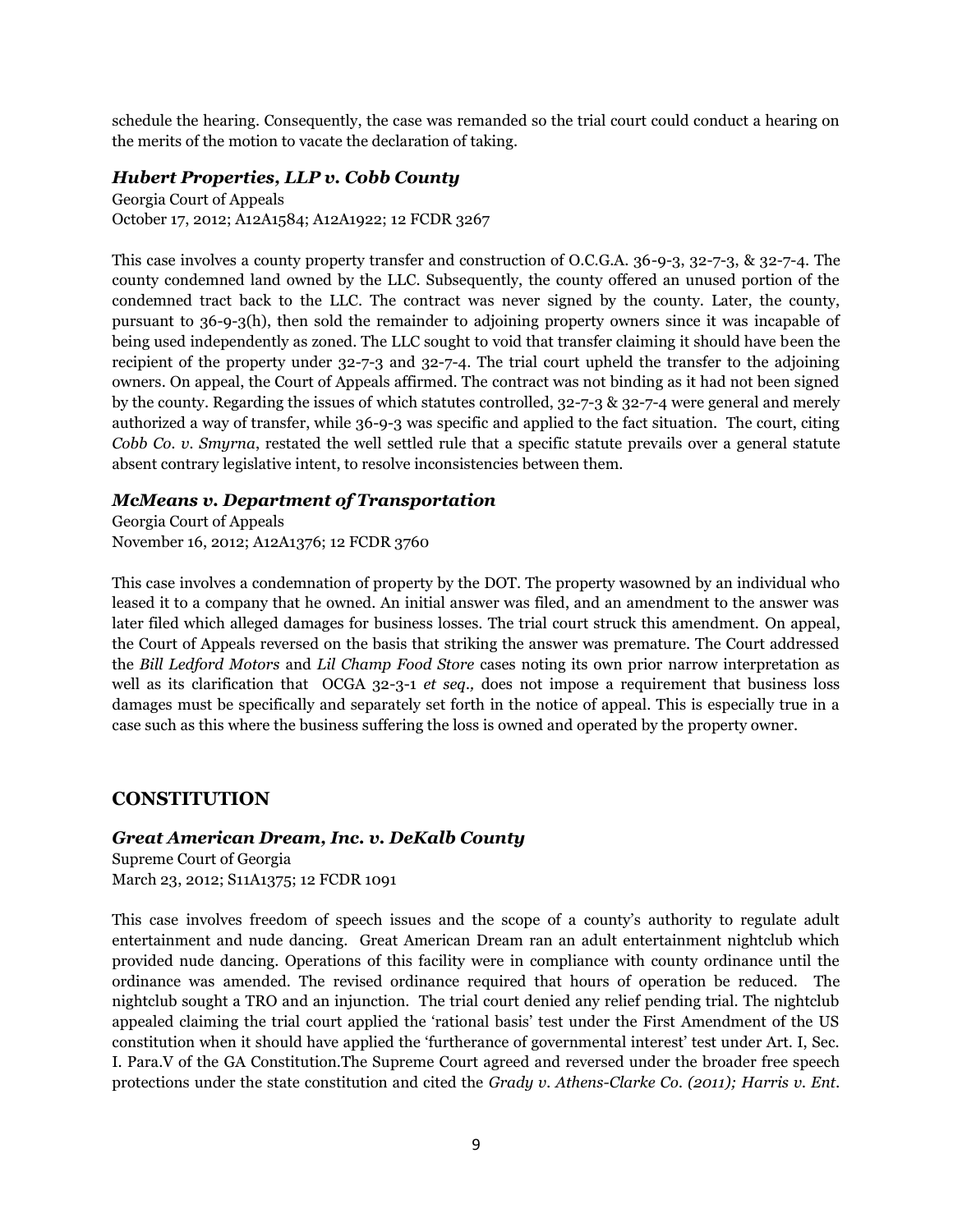*Sys.(1989); Goldrush II v. Marietta (1997); & Paramount v. Busbee (1982)* cases. The case was remanded for the trial court to evaluate the injunction request under the correct standard.

# **CONTRACTS**

#### *Old Peachtree Partners LLC v. Gwinnett County*

Georgia Court of Appeals March 8, 2012; A11A2097 & A11A2150; 12 FCDR 998

This case involves breach of contract issues and the scope of a county attorney"s authority. The county sought to acquire right of way and easements from property owned by OPP. OPP granted an irrevocable option to purchase to the county. OPP discovered subsequently that the county intended to install a forced main sewer across its adjacent property and purported to withdraw its option claiming inverse condemnation of the other property. The county attempted to nonetheless exercise its purchase option but OPP refused to participate. The county sued for breach of contract. OPP presented a settlement agreement which the county refused. The county countered with its own settlement offer which OPP accepted. The board of commissioners, however, in a public meeting, voted against the purchase of the adjacent land. The county then attempted to enforce its original purchase option claiming that the settlement agreement as a condition precedent required the board"s approval at a public meeting and OPP claimed breach of the settlement agreement. The trial court ruled that the settlement required public approval by the board of commissioners and was thus invalid. The Court Of Appeals reversed holding that the board had in fact authorized the counteroffer settlement and that the county attorney had the authority to act on behalf of the board pursuant to a county ordinance. A vote in a public meeting was a required formality to effectuate the purchase of the property, but the board"s failure to complete that formality in good faith when voting in a public meeting cannot destroy an already existing settlement agreement when the county attorney had the authority to make the settlement offer.

#### *Johnson v. DeKalb County*

Georgia Court of Appeals March 14, 2012; A11A2358 & A11A2359; 12 FCDR 1001

This case involves issues regarding the acceptance of a settlement offer. Johnson sued the county when storm water drainage discharged onto his property causing erosion damage. During alternative dispute resolution proceedings, the county made a settlement offer to correct the drainage and repair damages to the property based upon the county"s concept plan prepared by its engineering consultant. Johnson hired an engineering consultant who proposed numerous modifications to the concept plan. Several subsequent email exchanges occurred between the county attorney and Johnson"s attorney making different offers and counteroffers. The county sought to enforce its final offer as the negotiated settlement agreement which Johnson disputed as being merely "an agreement to agree". The trial court concluded that the settlement agreement was enforceable. The Court Of Appeals agreed holding that the county's final email which clearly delineated the settlement terms (which did not include any of the proposed modifications to the concept plan) had been accepted by Johnson's attorney and that his email confirmed that the other settlement terms sought by Johnson were not a part of the county's offer. The terms of the offer made in the county"s final email had been accepted in the response email from Johnson"s attorney. Consequently, the parties entered into a mutually binding agreement even though the formal documents were not signed. The drafting of the formal documents necessary to effectuate the settlement agreement may have been a condition of the performance, but it was not an act necessary to the acceptance of the offer to settle. This was a case where an agreement to terms was clearly made, but a party changed his mind and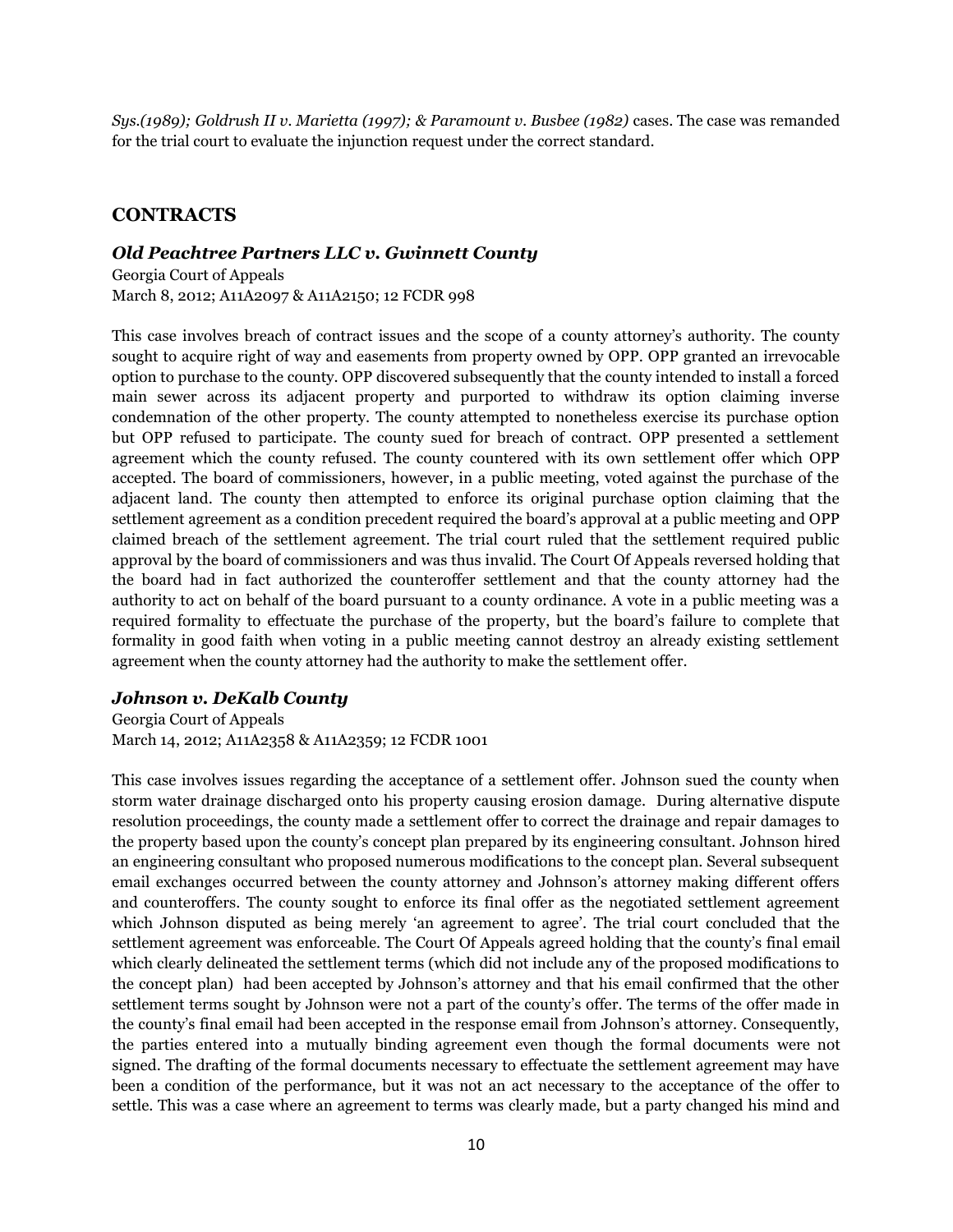subsequently and no longer wanted to settle. The court held further that no statute of frauds claim could prevail as the email exchanges between the counsels was sufficient to memorialize the terms of the settlement agreement and render it an enforceable contract.

#### *City of Baldwin v. Woodard & Curran, Inc.*

Georgia Court of Appeals July 11, 2012; A12A0620; 12 FCDR 2363

This case involves a contract dispute and issues of ultra vires actions and quantum meruit. A city allegedly entered into 2 different agreements with a consultant regarding wastewater treatment. The city argued that the second agreement was ultra vires and not binding because it had been signed by the mayor but had not been approved by a quorum of the city council. The trail court awarded the consultant the amount it had claimed under the agreements and the Court of Appeals affirmed. The Court held that where an agreement existed for a city that was not otherwise enforceable as a contract, quantum meruit would allow recovery to the extent of the value of the benefit received. Unlike with counties, there are no statutory requirements for establishing a contract with a city.

# *Greater Georgia Amusements LLC v. State of Georgia*

Georgia Court of Appeals May 25, 2012; A12A0692; 12 FCDR 2572

This case involves a contract appointing special assistant district attorneys and providing for a contingent fee reimbursement. The district attorney entered into a contract appointing two special district attorneys to represent the state in civil claims arising out of a Georgia RICO investigation. The contract was challenged as beyond the scope of authority of the district attorney to enter into the agreement and as being void for violating public policy. The Court of Appeals held an agreement appointing special district attorneys was clearly authorized by O.C.G.A. 15-18-20. However, an arrangement compensating special district attorneys on a contingent fee basis was repugnant in the context of RICO forfeiture actions. District attorneys represent the state and are bound to seek justice rather than a result desired by a client. The court followed precedent set in the *Parsons, Wooten, Frazier,* and *Patel* cases.

# **ELECTIONS**

# *Burgess v. Liberty County Board of Elections*

Supreme Court of Georgia October 29, 2012; S12A1068; 12 FCDR 3327

This case involves two challenges to the qualifications of a candidate for city council. The candidate resigned from his seat on the council of city 1 in order to run for a seat on the council of city 2. Two separate challenges to his qualifications were filed with the election board alleging he did not meet the 12 month residency requirement of city 2. The board entered 2 separate orders disqualifying the candidate. Under OCGA 21-2-6, the candidate appealed the first disqualification order in superior court, but did not appeal the second disqualification order. The trial court entered an order denying the appeal petition on the basis of mootness since the time for appealing the second order had passed. The candidate appealed to the Court of Appeals which transferred the case to the Supreme Court under Art. VI, Sec. VI, Para. II. The Court affirmed the trial court. Following the *Pimper* case, reversal of the first disqualifying order alone would have no effect since the later disqualification order would remain in effect. Hence, the appeal was moot.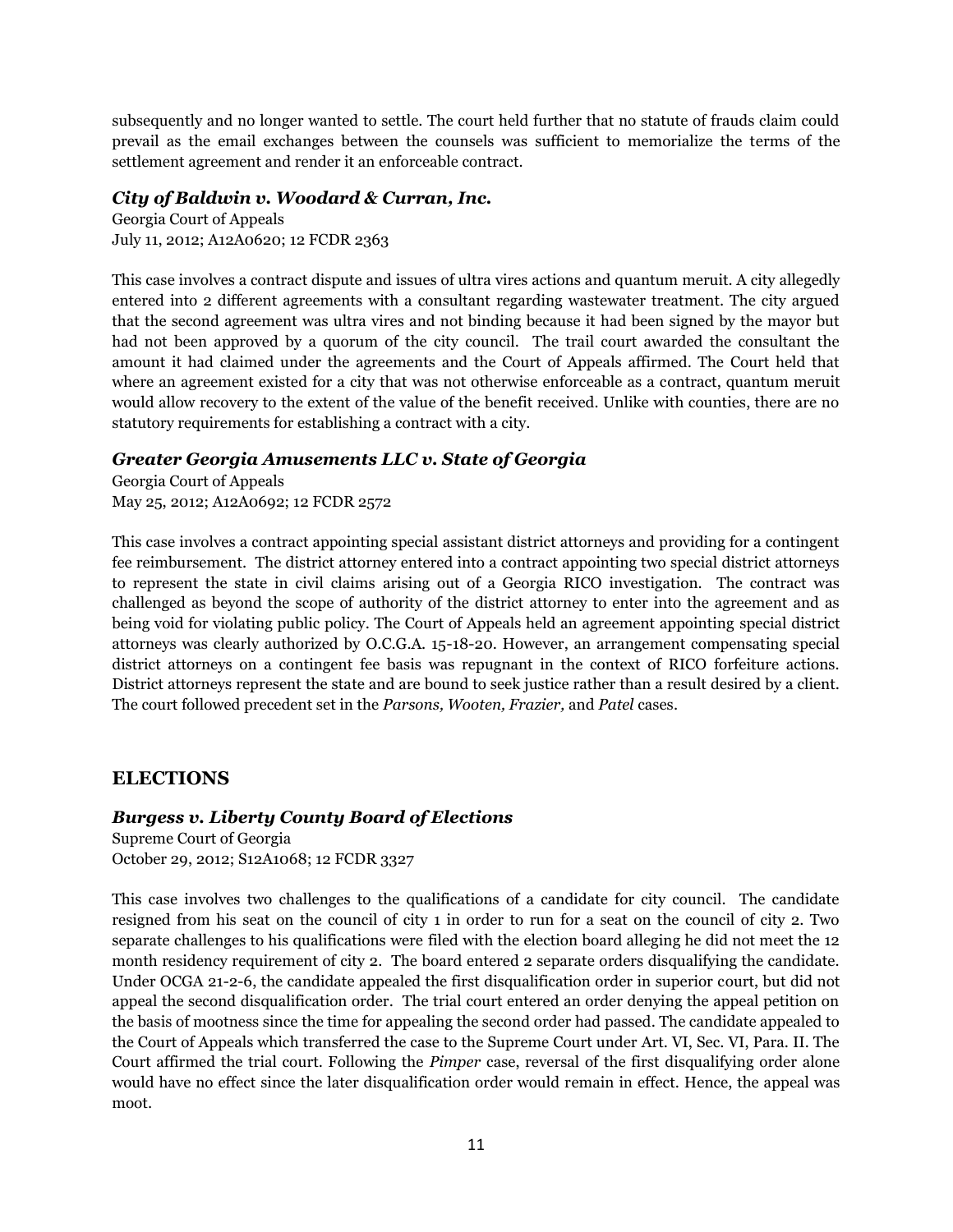#### **EMPLOYMENT**

#### *Owens v. City of Greenville*

Supreme Court of Georgia February 27, 2012, S11A1645, 12 FCDR 565

A newly elected mayor fired the acting city clerk and fired the acting police chief and then appointed other persons to those positions. The fired individuals sued alleging wrongful termination. The trial court held that it had no jurisdiction over a purely political question, and alternatively, that summary judgment was warranted since the terms of the fired individuals had expired naturally under the city charter. The Supreme Court reversed that decision stating that the issue was not a purely political question and could be decided impartially on the basis of the city charter. While the charter set forth annual terms for the individuals, it did not specify when those terms began or concluded. This was an issue of fact and law to be determined by the trial court. The court also concluded that sovereign immunity was waived in this case due to the city"s insurance policy covering the claims. Finally, the court held that the letter sent to the city by the attorney representing the fired individuals constituted proper ante litem notice of the wrongful termination claims as it alleged that the terminations were improper procedurally and unlawful.

#### *Jones v. Valdosta Boardof Education*

Georgia Court of Appeals October 3, 2012; A12A1066; 12 FCDR 2981

This case involves the issue of age, race, and gender discrimination in employment. The school board sought candidates for a vacancy in the position of director of information technology. A younger candidate of a different race and gender was ultimately selected by the board. Jones brought a Title VII claim and contended her qualifications were superior and that discrimination had occurred. The trial court did not agree and granted summary judgment to the school board. On appeal, the Court of Appeals affirmed. Following the *Combs,Burdine,* and *Green* cases, the employer only needs to produce evidence that would allow the trier of fact to conclude rationally that the employment decision had not been motivated by discriminatory animus. In such event, the burden of persuasion is on the employee to show by a preponderance of the evidence that the legitimate reasons offered by the employer were not the true reasons, but rather were a pretext for discrimination. Jones failed to present any evidence to refute the board"s evidence.

#### **HOME RULE**

#### *Board of Commissioners of Miller County v. Callan*

Supreme Court of Georgia January 9, 2012, S11A1502, 12 FCDR 70

The case involves the amendment by Miller County home rule ordinance (HRO) of two provisions of the organic local Act which created the board of commissioners of Miller County, Ga. L 1983, p. 4594. The first HRO changed a prohibition regarding the board members transacting business with the county and allowed an exception where a majority of board members approved a contract and the goods, services or property could not be obtained for less. The second HRO required that all bills be paid by check signed by at two officials consisting of the board chair, vice chair, clerk, or finance committee chair. The trial court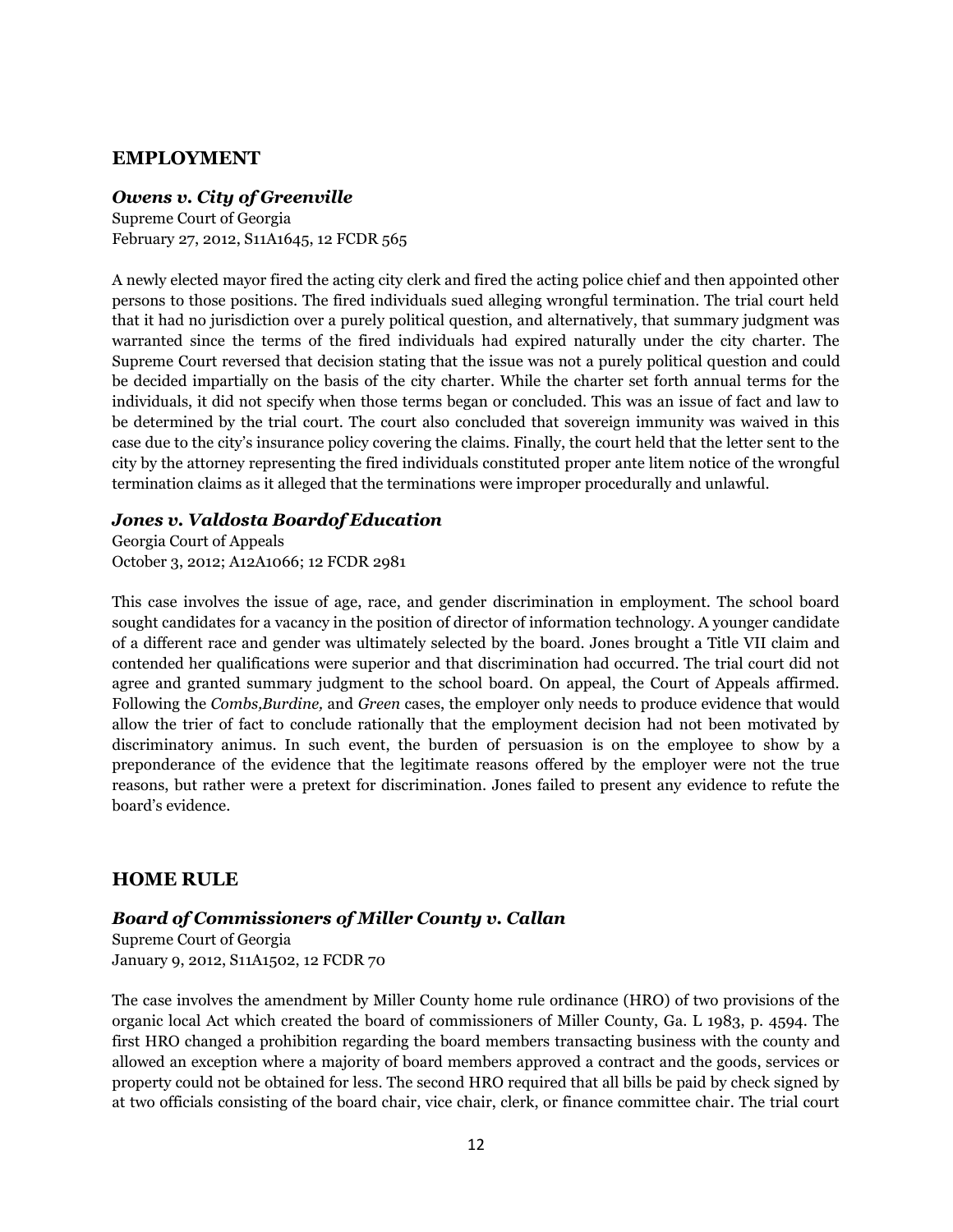held both HRO's unconstitutional. The Supreme Court reversed and upheld both HRO's as within the county"s home rule authority. Both HRO"s were valid exercises of "second-tier delegation" authority under Art. IX, Sec. II, Para. I(b). There was no attempt to confer executive authority by affecting the composition or form of the board of commissioners and no action which affected the elective office of commissioner. In addition, no violation of the uniformity provision of the Constitution (Art. III, Sec. VI, Para IV(a) occurred as the Supreme Court followed the ruling in the Fieldale Farms case in that the HRO did not "conflict" with general law. This case should be reviewed carefully for its important explanations of the distinctions between first and second tier delegation in home rule analysis (citing, at length, Professor Emeritus R. Perry Sentell, Jr.) and its detailed discussion of the Fieldale Farms case.

# **IMMUNITY**

#### *Board of Commissioners of Putnam County v. Barefoot*

Georgia Court of Appeals December 16, 2011, A11A1901, 12 FCDR 31

A county employee used a county vehicle (a pot-patcher) to perform road maintenance. The following day, Wendy Barefoot, abruptly swerved to avoid an oncoming vehicle and lost control of her vehicle when it encountered the patched portion of the repaired area. She was injured and bought suit and alleged her injuries were caused by excess, loose gravel left in the roadway by the pot-patcher. The county moved for summary judgment on the basis of sovereign immunity. The trial court denied the motion holding that immunity had been waived by the County"s purchase of liability insurance covering injuries arising from the use of a county vehicle. The Court of Appeals reversed as the pot-patcher was not in use at the time of the accident and thus the use was too remote in time to waive sovereign immunity under O.C.G.A. 33-24- 51.

# *Georgia Department of Community Health v. Data Inquiry LLC*

Georgia Court of Appeals January 25, 2012, A11A2087, 12 FCDR 275

The case involves the claims by the LLC that the state agency breached an agreement to pay for computerrelated services. The Court of Appeals reversed the trial court and held the case was barred by sovereign immunity under Art. I, Sec. II, Para. IV. The LLC provided services even though no valid contract had been entered. Without being able to prove the existence of a valid contract, there was no exception to the rule of sovereign immunity. The LLC also sought relief on the basis of unjust enrichment and quantum meruit. These claims, based upon equitable principles, were likewise barred by sovereign immunity.

# *Williford v. Lee County Board of Commissioners*

Georgia Court of Appeals February 17, 2012, A11A2215, 12 FCDR 645

Plaintiff was struck by a rock launched by a tractor-pulled lawnmower which was owned and operated by the county. Plaintiff sued but the trial court awarded summary judgment to the county on the basis of sovereign immunity since, as a matter of law, the tractor-pulled mower was not a motor vehicle within the meaning of OCGA 33-24-51(b) and, that, no insurance waiver of the immunity had occurred. The Court of Appeals reversed stating that the trial court had applied the narrow definition of motor vehicle under OCGA 36-92-1(6). The court followed its holding in the recent Glass v. Gates case and stated that the correct definition of motor vehicle to be applied to determine whether sovereign immunity had been waived by insurance was that used in OCGA 33-24-51(a).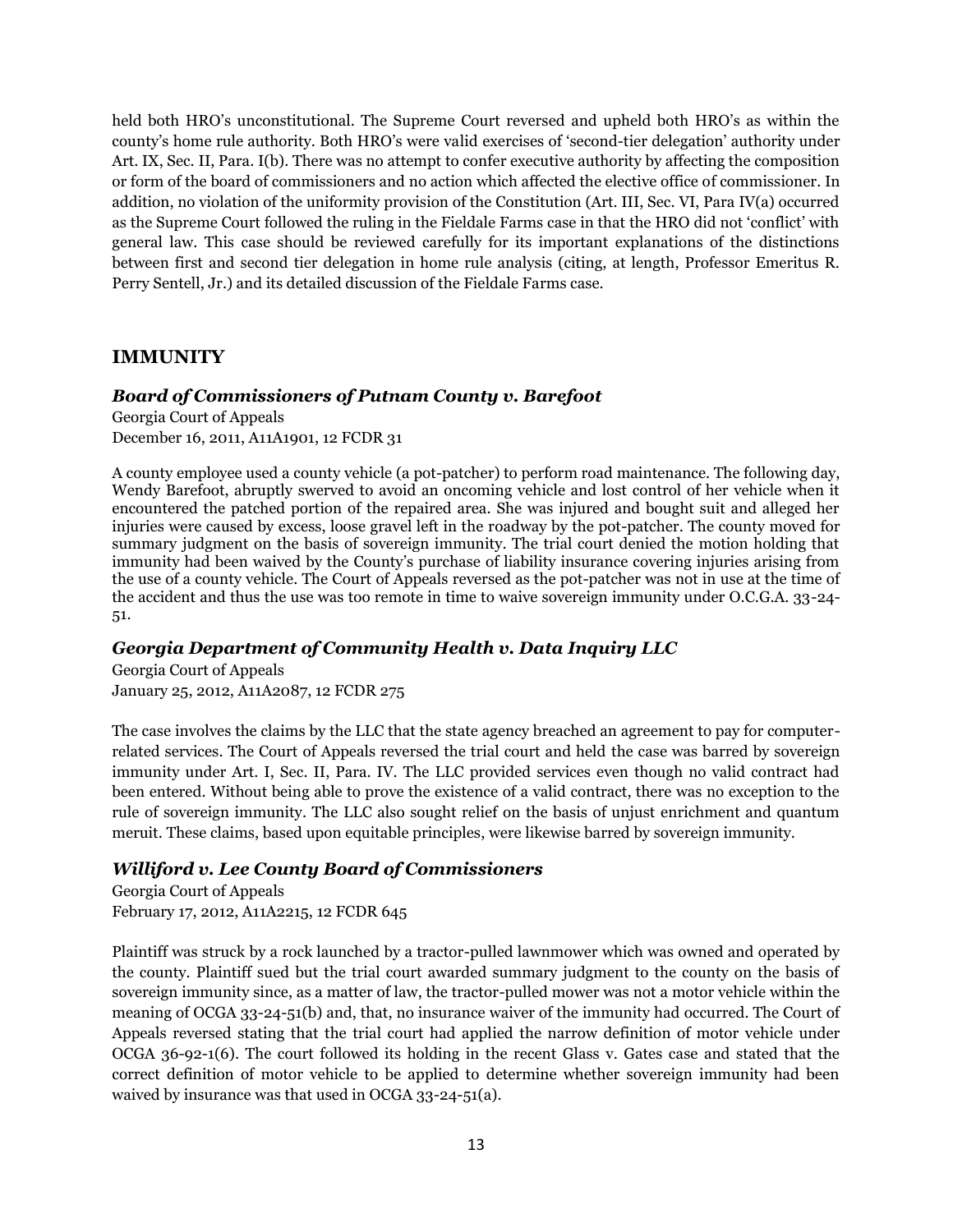#### *Georgia Department of Transportation v. Smith*

Georgia Court of Appeals February 29, 2012; A11A1579, A11A1580, A11A2017, & A11A2089; 12 FCDR 770

These cases involve a wrongful death action which ensued from a large oak tree falling on the vehicle driven by plaintiffs" parents. In each case, the plaintiffs alleged the tree was hazardous, was growing in DOT right of way, and that DOT employees were negligent in failing to discover and remove the tree. In the first 2 cases, the trial court denied summary judgment to the DOT on the basis of sovereign immunity. The Court of Appeals upheld the denial. The court followed its holding in the recent GA DOT v. Miller case and stated that the DOT employees" operational inspections of the roadways, and their concomitant decisions as to whether or not to inspect and remove hazardous trees, do not constitute "basic governmental policy decisions" within the scope of the "discretionary function" exception to the waiver of sovereign immunity under the OCGA Section 50-21-24 (state tort claims Act). In the second 2 cases, the trial granted summary judgment to the DOT as there was no issue of material fact regarding whether the DOT knew or should have known that the tree constituted a dangerous condition. The Court of Appeals upheld the summary judgment as there was no evidence that the tree at issue showed any evidence of disease or decay that would be apparent to a lay person.

#### *Gates v. Glass*

Supreme Court of Georgia July 2, 2012; S12G0133; 12 FCDR 2152

This case involves sovereign immunity and liability insurance. Inmates were on road detail operating tractors with attached bush hogs. A rock was hit and flung into a supervisor"s neck causing him fatal injury. A wrongful death action was brought against the county and the inmate who operated the tractor and bush hog. The county asserted sovereign immunity. Plaintiff claimed it had been waived under O.C.G.A. 33-24-51 (a) & (b) by purchasing both a general liability policy and an automobile liability policy. The county asserted that a 2002 legislative change in O.C.G.A. 33-24-51 (b) demonstrated legislative intent to utilize the more narrow definition of "motor vehicle" under O.C.G.A. 36-92-1 in determining whether sovereign immunity had been waived by the purchase of the liability insurance on a motor vehicle. Under O.C.G.A. 36-92-1, neither a tractor nor a bush hog could be deemed a motor vehicle, and thus no waiver of immunity had taken place. The trial court granted the county"s motion for summary judgment. The Court of Appeals reversed and held that the broader definition of 'motor vehicle' under O.C.G.A. 33-24-51 should be applied and that sovereign immunity had been waived by the county due to the purchase of the insurance policies. The Supreme Court of Georgia granted certiorari and affirmed the Court of Appeals. The Court noted that the legislature created a two-tier scheme within which sovereign immunity is deemed to be waived by local government. The first tier under O.C.G.A. 36-92-1 requires waiver up to prescribed limits for motor vehicle incidents regardless of whether automobile liability insurance is procured. The second tier under the 2002 amendment to O.C.G.A. 33-24-51 requires waiver to the extent a local government purchases liability insurance in an amount greater than the prescribed limit in O.C.G.A. 36-92-2. In the case under review, since the local government purchased automobile liability insurance in an amount greater than the limit under O.C.G.A. 36-92-1 et seq., it waived sovereign immunity to the extent of its insurance coverage as required under O.C.G.A 33-24-51 (b) and that the broad definition of "motor vehicle" applied. The Court noted further that had the General Assembly intended a narrow definition of "motor vehicle" in cases where a local government purchased automobile liability insurance coverage for amounts over and above the prescribed sovereign immunity limits, it would have done so explicitly.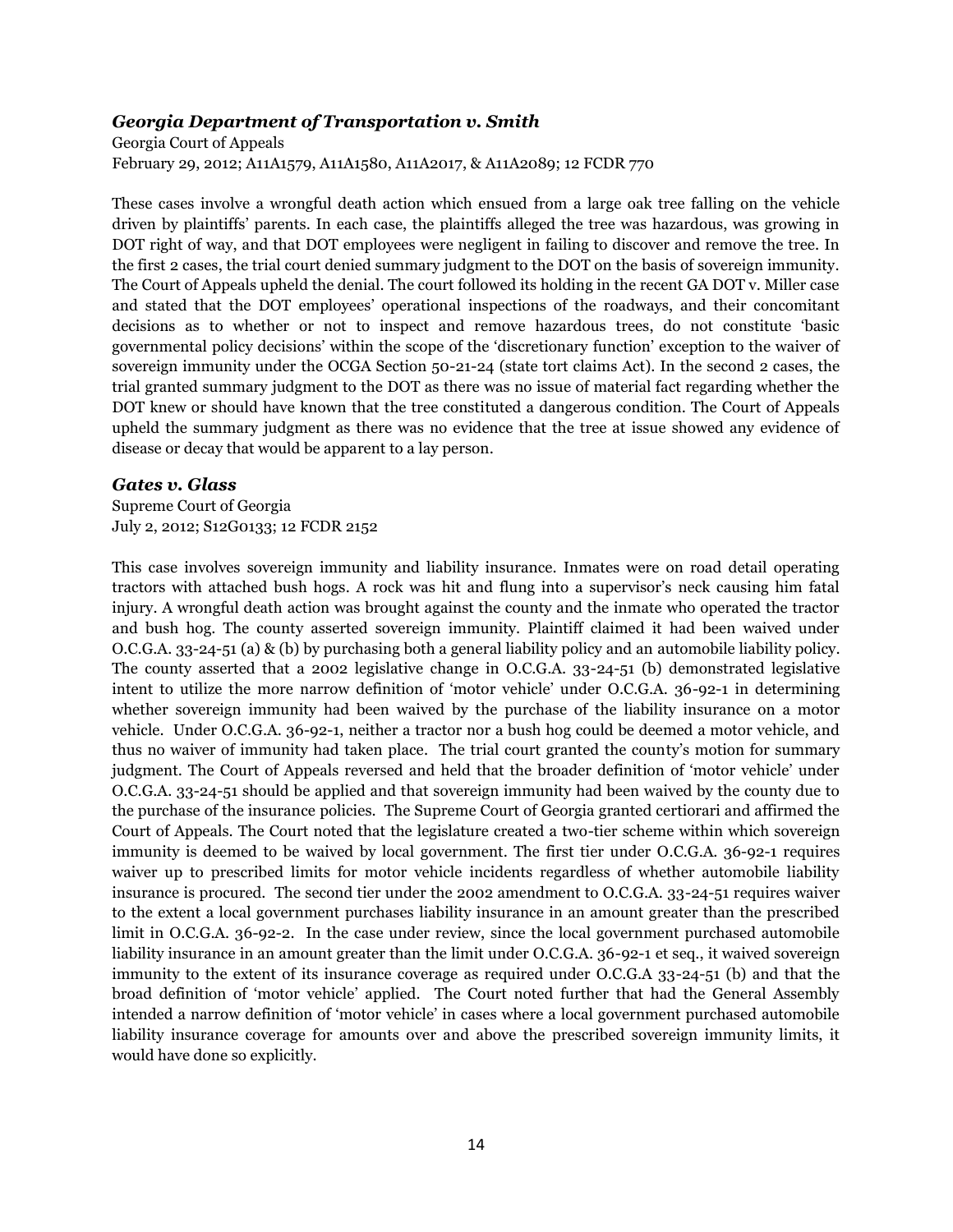#### *Howell v. Willis*

Georgia Court of Appeals June 29, 2012; A12A0222; 12 FCDR 2219

This case involves a question of official immunity. A property owner sued a builder for negligent home construction and also brought the action against the county building inspector. The trial court granted summary judgment to the building inspector and the Court of Appeals affirmed. The Court held that the doctrine of official immunity affords limited protection to public officers and employees for discretionary actions taken within the scope of their official duties, and done without willfulness, malice, or corruption. In this case, the Court stated while many "allegations" were offered, there was insufficient evidence to prove that the inspector failed to co**n**duct adequate and proper inspections or failed to use proper judgment in conducting the inspections. Hence, the inspector was entitled to official immunity.

#### *McSmith v. Brown*

Georgia Court of Appeals October 3, 2012; A12A1140; 12 FCDR 2982

This case involves prosecutorial immunity. A defendant sought a jury trial for multiple traffic citations, including DUI less safe for marijuana. The defendant was found not guilty on the DUI charge and then brought a malicious prosecution claim against the solicitor. The trial court dismissed for failure to state a claim. On appeal, the Court of Appeals affirmed. Under OCGA 15-18-74(c), solicitors-general have the same immunity from private suit as district attorneys. Following the *Robbins* and *Battle* cases, a solicitor"s decision to file formal charges is intimately associated with the judicial phase of the criminal process and is thus protected by prosecutorial immunity.

# *Whitfield v. Brown*

Georgia Court of Appeals November 7, 2012; A12A1172; 12 FCDR 3550

This case involves the issue of physical injuries sustained from a fall which occurred in the bathroom of a public library. The plaintiff sued the library employees and claimed negligence and gross negligence in the performance of their ministerial duties. The trial court granted summary judgment to the library employees without explanation. On appeal, the Court of Appeals affirmed. There was no fixed policy in place for dealing with emergency cleaning situations. The defendant did not have a ministerial duty to clean the bathroom. Further, even if the defendant"s duty to eliminate the hazard was ministerial (which the Court emphasized that it was not) the defendant appears to have carried out that duty. {The case is notable for its very clear explanation of official immunity, qualified immunity, ministerial duties, and discretionary acts.}

# *Ray v. City of Griffin*

Georgia Court of Appeals November 13, 2012; A12A0815; 12 FCDR 3663

In this case, plaintiff was injured and his spouse killed when their vehicle was struck by another vehicle which was fleeing from a police pursuit. The trial court dismissed the action against the police officer and granted summary judgment to the city. On appeal to the Supreme Court, the Court upheld the dismissal of the officer under OCGA 36-92-3. However, genuine issues of material fact remained as to whether, under OCGA 40-6-6, the officer acted with reckless disregard of proper law enforcement procedures and whether his actions were the proximate cause of the collision. Thus the trial court erred in granting summary judgment to the city. There is a lengthy discussion of issues regarding self-contradictory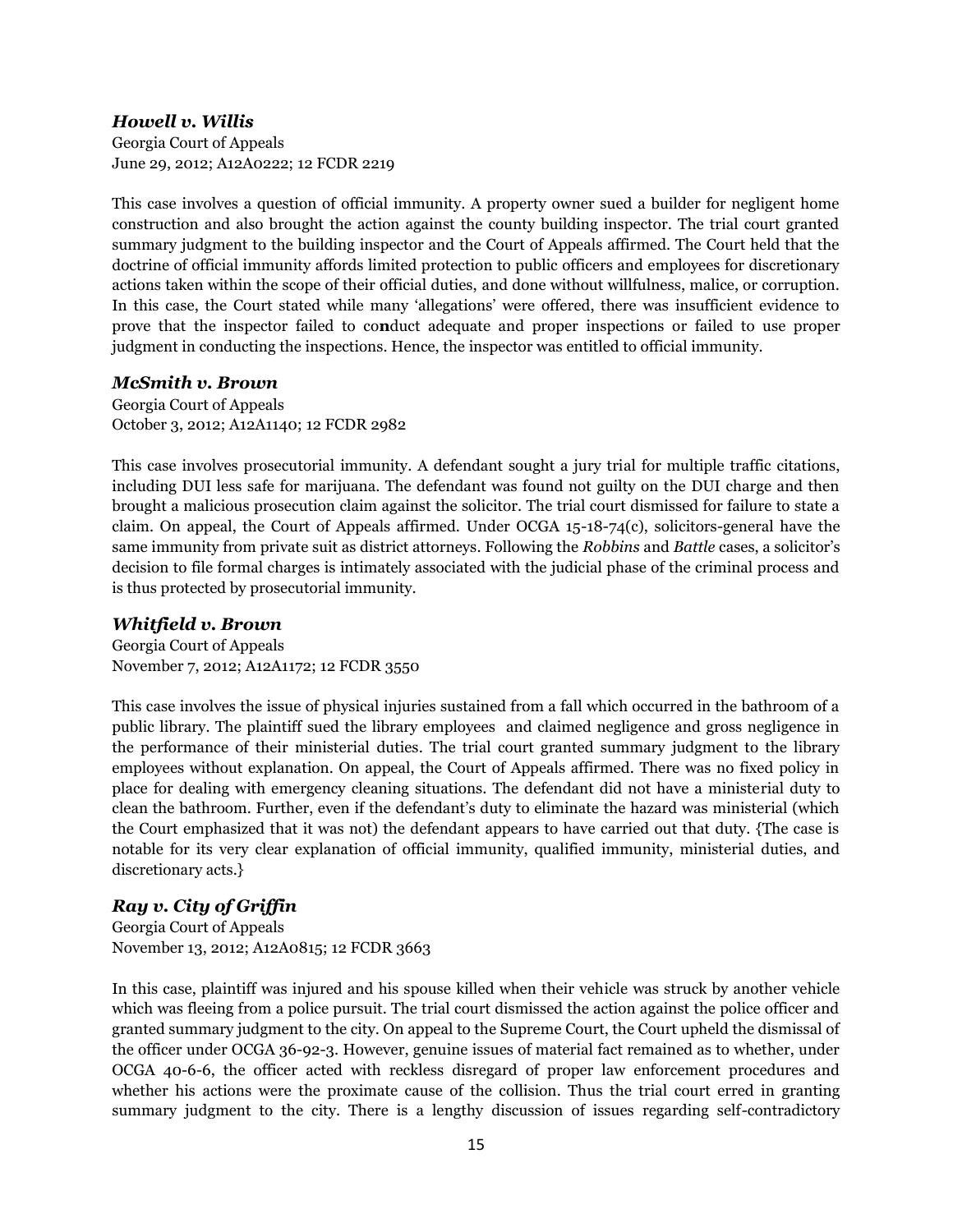testimony which is quite fact dependent and it is recommended that the case itself be read for anyone interested in these points.

#### *DeKalb County v. Bailey*

Georgia Court of Appeals November 19, 2012; A12A1419; A12A1420; 12 FCDR 3727

This case involves claims against a police officer and the county following a shooting of a fleeing person by the police officer. The officer and the county each moved for summary judgment which was denied by the trial court. On appeal, the Court of Appeals upheld the trial court as to denying summary judgment to the officer ((A12A1420), but reversed as to the county (A12A1419). {This summary deals only with the county portion of the appellate decision.} The Court noted that 42 USC Section 1983 does not hold municipalities liable unless action pursuant to municipal policy caused a constitutional tort. In other words, a municipality is not liable under 1983 solely because it employs a tortfeasor. Citing the *Gold*, *Russell*, &*City of Canton* cases, the Court concluded that there had not been sufficient showing that the county failed to train its officers to such an extent that it amounted to "deliberate indifference to the constitutional rights of persons with whom the police come into contact". Consequently, the county was entitled to summary judgment.

#### *Ankerich v. Savko*

Georgia Court of Appeals November 28, 2012; A12A0974; A12A0975; 12 FCDR 3839

This case involves claims against a deputy sheriff when a car collision occurred at an intersection where the deputy was directing traffic. The deputy parked her car and engaged the front and rear flashing lights. An accident occurred when a driver collided with a school bus. The central question was whether sovereign immunity had been waived to the extent of the county's liability insurance under OCGA 33-24-51(b). In other words, was the driver injured as a result of the deputy"s "use" of the patrol vehicle? The trial court denied summary judgment stating that the issue of use was for the jury to decide. On appeal, the Court of Appeals disagreed and held that the car was not in "use" and that the county"s purchase of liability insurance did not waive sovereign immunity. Citing the *Tittle*&*Williams* cases, the Court concluded that mere activation of lights and utilization of the car as a barrier do not constitute use within the meaning of the statute. Consequently, the deputy was entitled to summary judgment.

#### *Anderson v. Tattnall County*

Georgia Court of Appeals November 28, 2012; A12A1643; 12 FCDR 3882

This case involves a damages claim against county EMT personnel. A driver was injured in a car accident resulting from a collision with a fallen tree. EMT personnel suspected possible spinal trauma and immobilized the driver and began transporting her to the hospital. Due to rainy conditions, the ambulance did not engage strobe lights and sirens so as to improve ambulance driver visibility. During transport, another driver failed to yield the right of way and struck the ambulance further injuring the immobilized patient. The central question was whether statutory immunity under OCGA 31-11-8 precluded any negligence claims. The trial court determined that it did. On appeal, the Court of Appeals agreed and held that the EMT"s were providing emergency care within the meaning of the statute. The EMT"s had no information to cause them to determine that immediate attention was unwarranted and that had they acted otherwise, they could have subjected the county to possible suit for not acting in an emergency.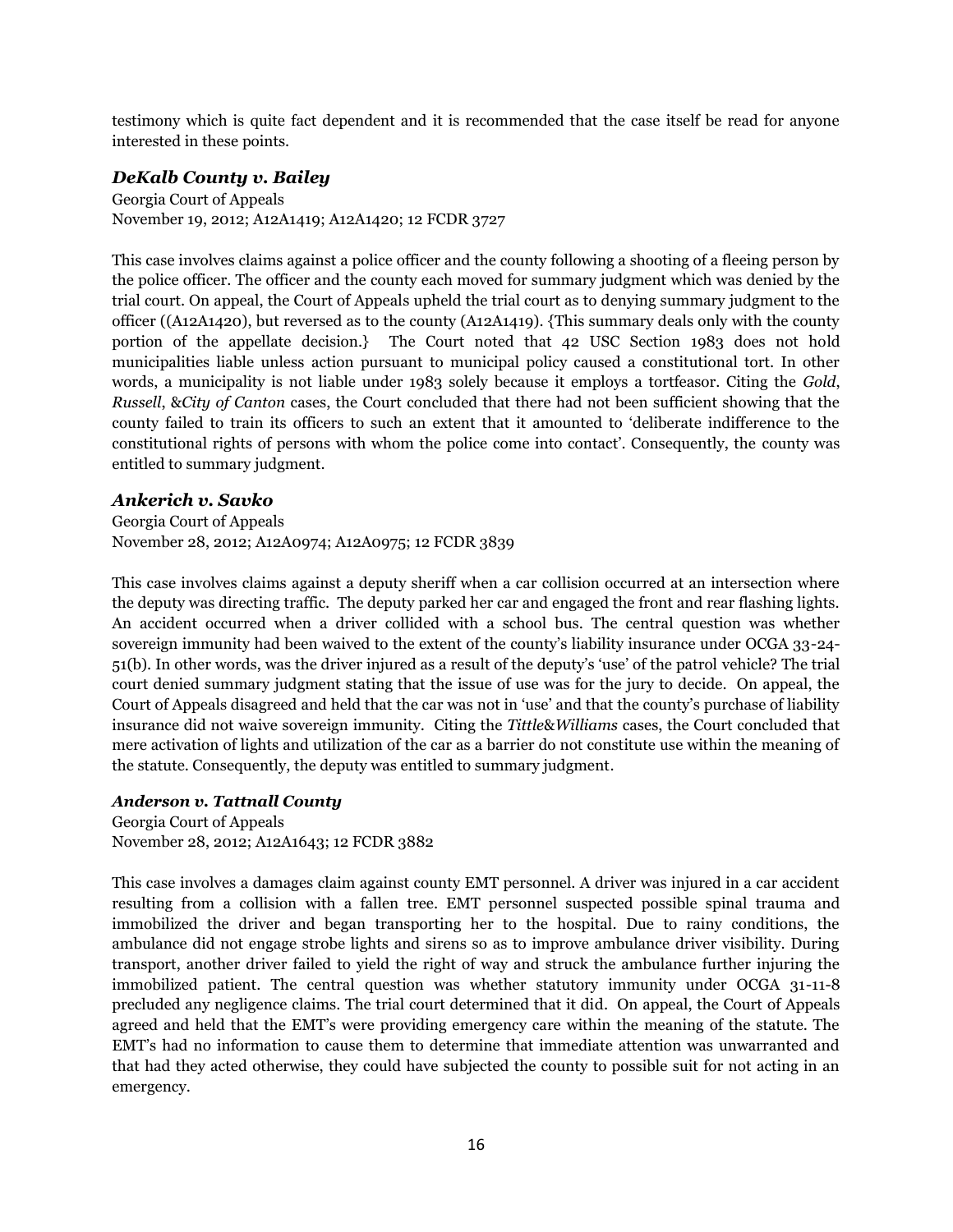# *Douglas Asphalt Co. v. Georgia Department of Transportation*

Georgia Court of Appeals November 29, 2012; A12A1593; 12 FCDR 4022

This case involves sovereign immunity. (There is a complicated procedural setup to this case, beyond the scope of this writing, and interested readers may wish to consult the court opinion). The Court of Appeals addressed the issue of whether sovereign immunity had been waived by GDOT based upon a contract. Although there were multiple documents, they were not final and signed contemporaneous agreements between the parties. Further, since the asphalt company sought contractual indemnity as the assignee of another party, even if there had been a written contract, which writing would have to have been shown to contain an express indemnity provision in order for sovereign immunity to be waived. The asphalt company also claimed that sovereign immunity had been waived under the negligence exception. The Court does not "reach the issue" because here, the duty, if any, was not imposed by law, but by the alleged contract. Since there was no actual written contract, no waiver of sovereign immunity had occurred.

#### **INSURANCE**

#### *Lumpkin County v. Georgia Insurers Insolvency Pool*

Supreme Court of Georgia November 19, 2012; S12A1451; 12 FCDR 3597

In this case, a county's workers' compensation insurance company became insolvent and the county submitted the pending claims to GIIP pursuant to OCGA 33-36-1. GIIP denied the claims asserting that the county's net worth exceeded the statutory net worth cap under OCGA 33-36-9. GIIP filed a declaratory action on that basis and the trial court granted it summary judgment. On appeal, the Supreme Court affirmed. The county asserted that the statute"s net worth calculation should include only "unrestricted net assets'. The court disagreed noting that the wording was 'unambiguous' and that it would not rewrite the definition of 'net assets' to mean only unrestricted assets. The court also disposed of the county's assertion of a due process claim by citing the *Hancock* case for the proposition that a county is not a person but rather a public corporation and thus does not possess due process rights.

#### **MANDAMUS**

#### *Burke County v. Askin*

Supreme Court of Georgia October 15, 2012; S12A0649; S12X0650; 12 FCDR 3145

This case involves a writ of mandamus regarding the obligation to maintain roads dedicated to the county. The roads in question were dedicated by deed to the county and the county adopted a resolution to "cut or build roads" in the subdivision. At some point, some roads were constructed as unpaved roads; however, the facts did not establish who constructed the roads. A subsequent purchaser of property attempted to get the county to repair and maintain the roads and sought and was granted mandamus by the trial court for some of the roads. The county appealed contending that the trial court had granted mandamus under the general mandamus statute, OCGA 9-6-20, rather than the specific road mandamus statute, OCGA 9- 6-21. Since OCGA 9-6-21 was allowed only to residents of the county, mandamus should fail since the owner did not live in Burke County. The Supreme Court disagreed, citing the *Fountain* and *Van*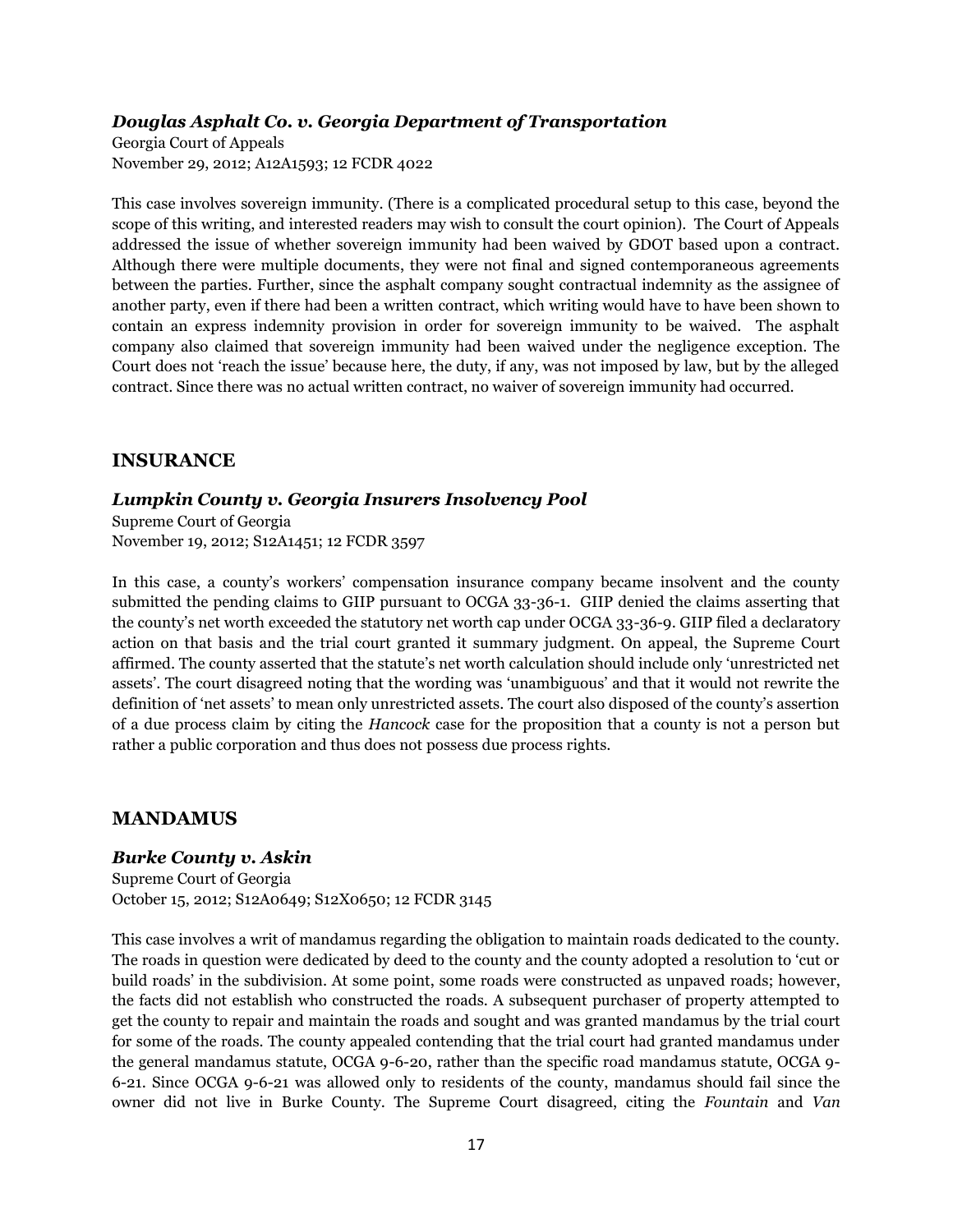*Valkenburg* cases, noting that the new, specific remedy did not take away the existing remedy unless there was an express intent or necessary implication in the statute. Thus, the trial court was correct in applying OCGA 9-6-20 in conjunction with the county duty to maintain roads under OCGA 32-1-2. The Court held further, however, that the fact a county has accepted an express dedication of roads does not mean that the county is without discretion to leave certain roads unopened.

#### *Inagawa v. Fayette County*

Supreme Court of Georgia

October 15, 2012; S12A0849; S12X0850; 12 FCDR 3148

In this case, a county solicitor-general filed a mandamus action against the county claiming his compensation had been calculated incorrectly. The solicitor-general"s salary was set by a 1994 local Act at 75% of the "salary" of a state court judge. The same 1994 local Act set the state court judge"s salary at 85% of the "base salary" of a superior court judge. A subsequent 2008 local Act set the solicitor-general"s salary at 68% of the base salary of a superior court judge and set the state court judge"s salary at 90% of the "base salary" of a superior court judge plus 90% of the county supplement paid to the superior court judge. The solicitor-general argued that he had been underpaid and that the 2008 Act was void from inception because it reduced his salary in violation of OCGA 15-18-67. The trial court found that the solicitorgeneral had been underpaid and that the 2008 Act was not void from inception (i.e. from the time of its effective date when signed by the Governor) but that as applied to the solicitor-general, the Act would not become effective until the beginning of the solicitor-general"s second term. On appeal to the Supreme Court, the Court addressed first the issue of whether the solicitor-general"s salary was calculated upon the state court judge's salary, or, upon that salary amount plus supplement. The 1994 Act had used the terms "salary" and "base salary", but defined neither term. Citing the *Thomson* case, the Court followed the rule that where a qualifying word was used in one provision but not in another the presumption is that the other provision was not intended to have such qualification. Thus, "base salary" would include salary amount only and would exclude supplement amounts, and "salary" would include both base salary plus supplements. Since the state court judge's supplement was increased, his 'salary' was increased. This triggered an increase in the solicitor-general"s salary. The Court however, disagreed that the 2008 Act, as applied to the solicitor-general, would become effective later than its stated effective date in order for there to be no conflict with OCGA 15-18-67. The stated Governor's effective date was plainly intended and conflicted irreconcilably with that general law. Thus, the 2008 amendment which would have reduced the solicitor-general"s salary during his term of office was invalid and the 2008 Act remained in effect as to the solicitor-general's salary.

#### **NEGLIGENCE**

#### *Couch v. Red Roof Inns, Inc.* Supreme Court of Georgia

July 9, 2012; S12Q0625; 12 FCDR 2159

This case involves the apportionment of damages in a premises liability action. This is a voluminous decision with an almost equally voluminous dissent and warrants very careful reading and study. The case was filed in federal district court and that court certified 2 questions to the Supreme Court of Georgia. The first question posed was whether OCGA 51-12-33 allowed the jury to apportion damages among a defendant property owner and a criminal assailant in in a premises liability case by considering the "fault" of the criminal defendant. The Court answered yes. The second question posed was whether jury instructions or a special verdict form in such a case violate the plaintiff's constitutional rights to a jury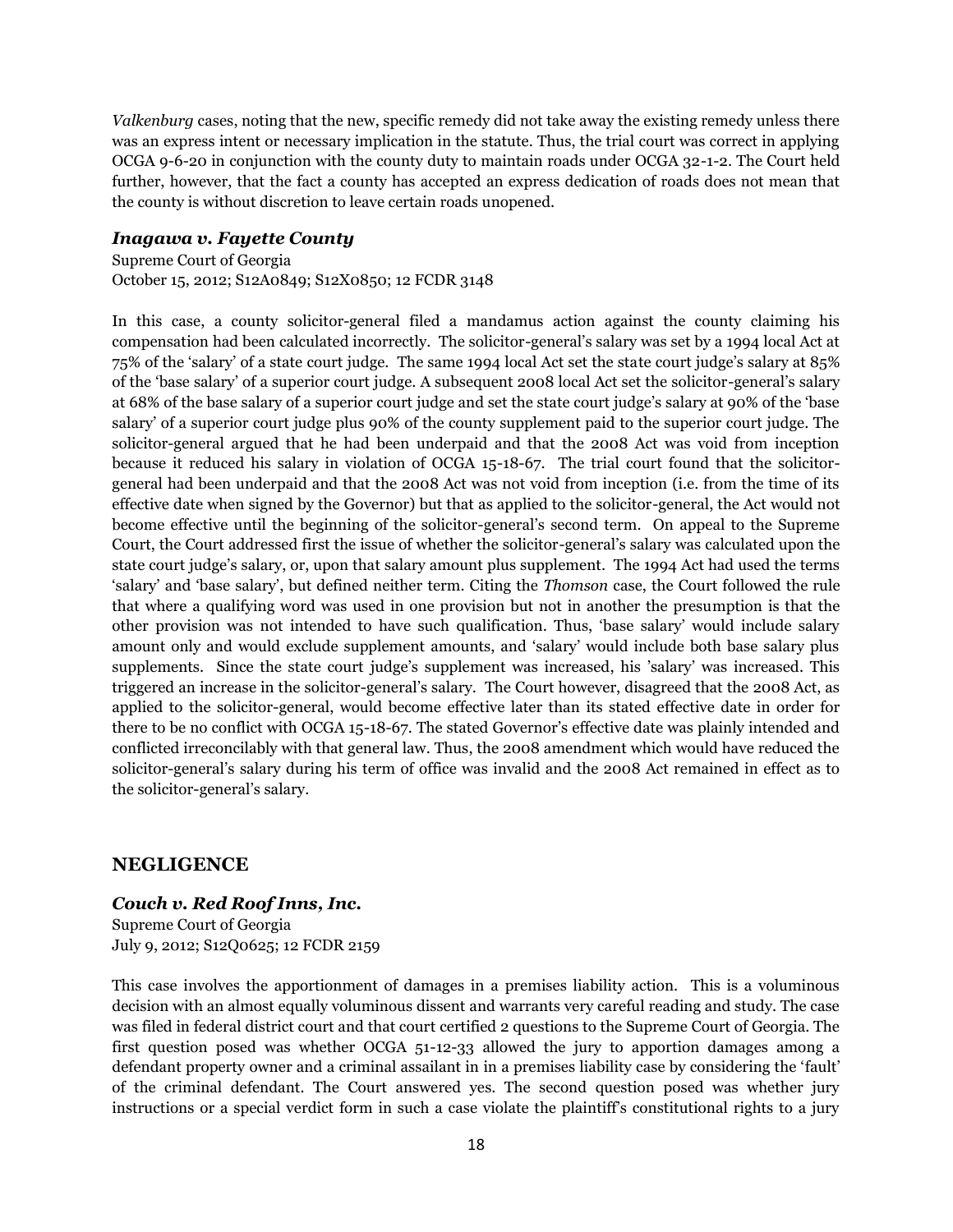trial, due process, or equal protection. The Court answered no. The in depth analysis of damage apportionment in both the majority opinion as well as the dissent lend themselves to careful scrutiny by county attorneys since counties are often a "deep pocket" target.

# **NUISANCE**

#### *Columbus, Ga. v. Cielinski*

Georgia Court of Appeals November 30, 2012; A12A1621; 12 FCDR 3889

This case involves a nuisance claim stemming from repeated flooding of a home allegedly caused by an inadequate county drainage system and failure to properly maintain the system. Following the first instance of flood problems, it was discovered that the home encroached on the city drainage easement and that a sewer line was in fact under part of the house. The county and the homeowner entered into an agreement that the city would not require that part of the house to be moved and the homeowner would release the city from liability or damage caused by any legitimate entry to construct or repair the drains. If damage did occur the city would restore to the best of its ability the damaged property. Further flooding occurred and suit was brought against the city alleging nuisance as well as breach of contract. The city sought summary judgment which was denied on most issues without explanation by the trial court. On appeal, the Court of Appeals held that summary judgment was properly denied on the continuing nuisance claim. Following the *Kleber* case, a permanent nuisance claim was barred by the statute of limitations. Summary judgment should have been granted the county on the breach of contract issue. The agreement was clear and unambiguous and by its own terms did not cover damages stemming from improper or negligent maintenance of the drainage system.

# **OPEN MEETINGS/OPEN RECORDS**

# *Cardinale v. City of Atlanta*

Supreme Court of Georgia February 6, 2012, S11G1047, 12 FCDR 339\

During an annual elected officials retreat, a poll was conducted during an open meeting. A vote conducted by a show of hands resulted in 7 members voting in favor of changing a rule and 8 members voting to maintain the rule without any change. The official minutes did not reflect the actual vote details, but only that the membership was not in favor of the proposed rule change. The plaintiff requested that the minutes be amended. The city"s legal department responded with a memo opining that in a non-roll-call vote, the open records act does not require that the minutes reflect the names of the council members and how their individual votes were cast. Plaintiff sued alleging, among other things, a failure to comply with OCGA 50-14-1(e) (2). The trial court dismissed the claim and the dismissal was upheld by the court of appeals. The Supreme Court granted certiorari and reversed on that open records claim. The Supreme Court held that OCGA 50-14-1(e) (2) requires, in the case of a non-roll-call vote, that "the minutes must list the names of those voting against a proposal or abstaining". The court distinguished between the higher standard required in a roll-call vote, which would require the listing of names and the specific vote cast by each member voting, and a non-roll-call vote, which would maintain a reduced administrative burden of merely requiring the listing of names of those voting against a proposal or abstaining.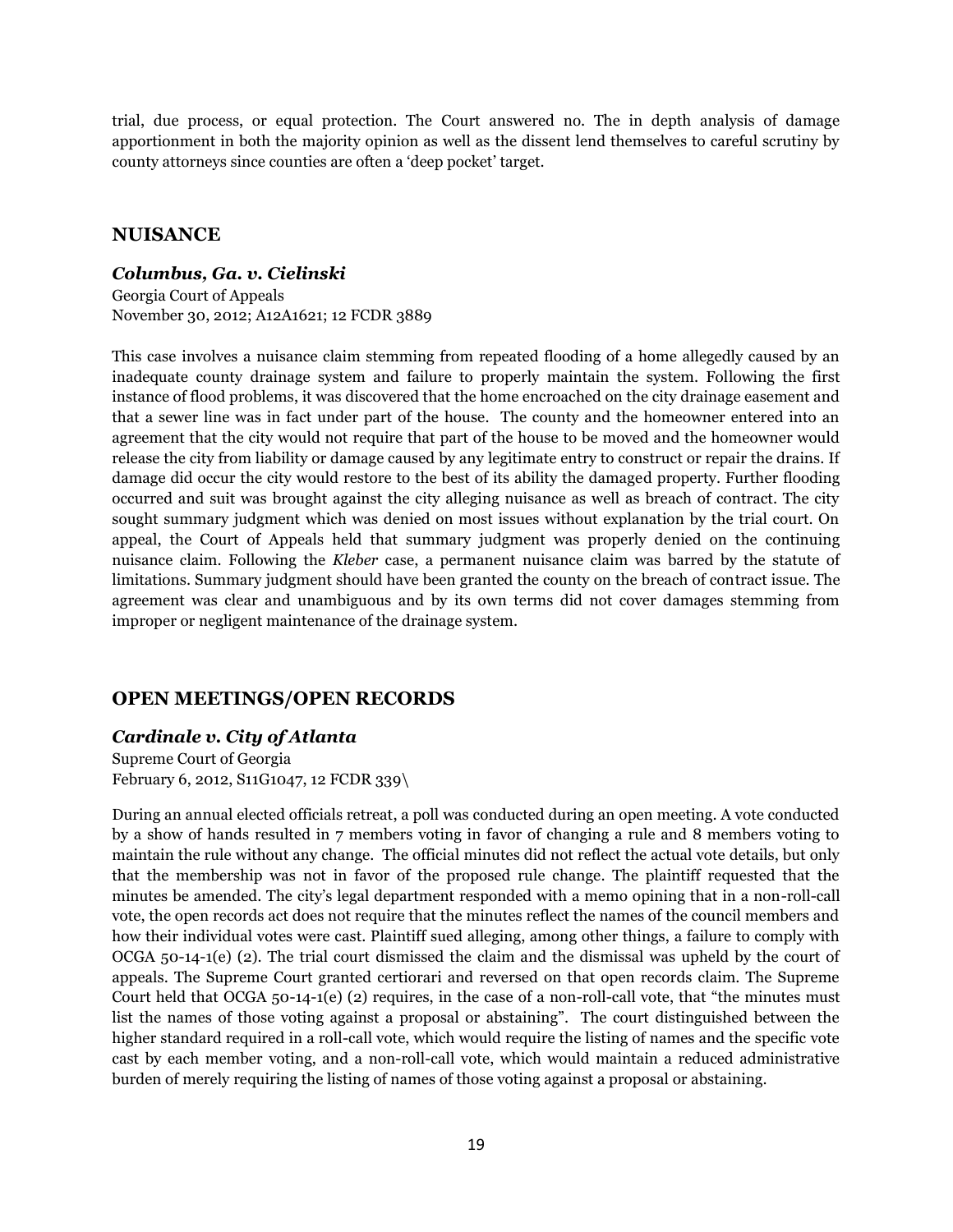# **TAXATION**

#### *Fulton County Board of Tax Assessors v. LM Atlanta Airport LLC*

Georgia Court of Appeals December 27, 2011, A11A2055, 12 FCDR 29

The case involves the issue of a superior court's award of attorney fees and costs in litigation involving valuation of commercial property for ad valorem tax purposes in 2009 and 2010. The 2009 tax appeal was finally resolved by court order establishing the valuation. Since the tax year in the 2010 tax appeal is within the two year window of O.C.G.A.  $48$ -5-299(c), that statute applied and controlled the valuation. Because the taxpayer was compelled to file the 2010 tax appeal and incurred significant expenses in litigating the appeal before the board of tax assessors conceded that O.C.G.A. 48-5-299 (c) applied, the Court of Appeals held that this case was controlled by its decision in Fulton County Board of Tax Assessors v. Lamb, 298Ga. App. 618, 680 SE2d 656 (2009) and that attorney fees costs were properly awarded pursuant to O.C.G.A  $48-5-311(g)(3)$ .

#### *Calliope Properties LLC v. Fulton County Board of Tax Assessors*

Georgia Court of Appeals January 30, 2012, A11A2058, 12 FCDR 405

This case involves the appeal of a 2009 tax assessment on a parcel of property in the amount of \$77,700. The owner of the parcel on January 1, 2009, conveyed the parcel to owner 2 on January 20, 2009. On that same day, owner 2 conveyed the parcel to owner 3. Owner 3 filed a 2009 property tax return claiming a value of \$15,100. The assessors lowered the parcel valuation to \$73,900. Owner 3 appealed to the board of equalization and then to the superior court. When the assessors certified the appeal to the superior court, they listed owner 1 as the taxpayer. Owner 3 filed a motion to correct. It was unopposed. The value was determined to be \$15,100. Since this was less than 85% of the value set by the assessors, attorney's fees were granted under OCGA 48-5-311(g) (4) (B) (ii). The Court of Appeals upheld the attorney's fees stating that the assessors waived the right to claim that owner 3 was not the true taxpayer since they failed to raise the issue prior to the superior court judgment on the merits and since they negotiated the value with owner 3.

# *Fulton County Board of Tax Assessors v. Fast Evictions LLC*

Georgia Court of Appeals February 16, 2012, A11A2155-A11A2157, 12 FCDR 405

This decision covers 3 cases which involve the same identical issue. The taxpayer appealed to the assessors a 2010 tax valuation assessment on real property. Taxpayer elected arbitration under OCGA 48- 5-311(f). Taxpayer submitted a certified written appraisal. The assessors notified taxpayer 53 days later that it rejected the appraisal valuation and adopted a different valuation. On appeal to superior court, the court agreed with the taxpayer"s assertion that assessors had failed to meet the 45 day rejection period and that consequently, the value set forth in taxpayer's certified appraisal became the final value under OCGA 48-5-311 (f)(3)(A). The Court of Appeals upheld the decision stating that the board failed to meet the deadline and that the deadline was mandatory rather than discretionary since the statute specified a punitive result (i.e. the taxpayer"s appraisal value becoming the final value).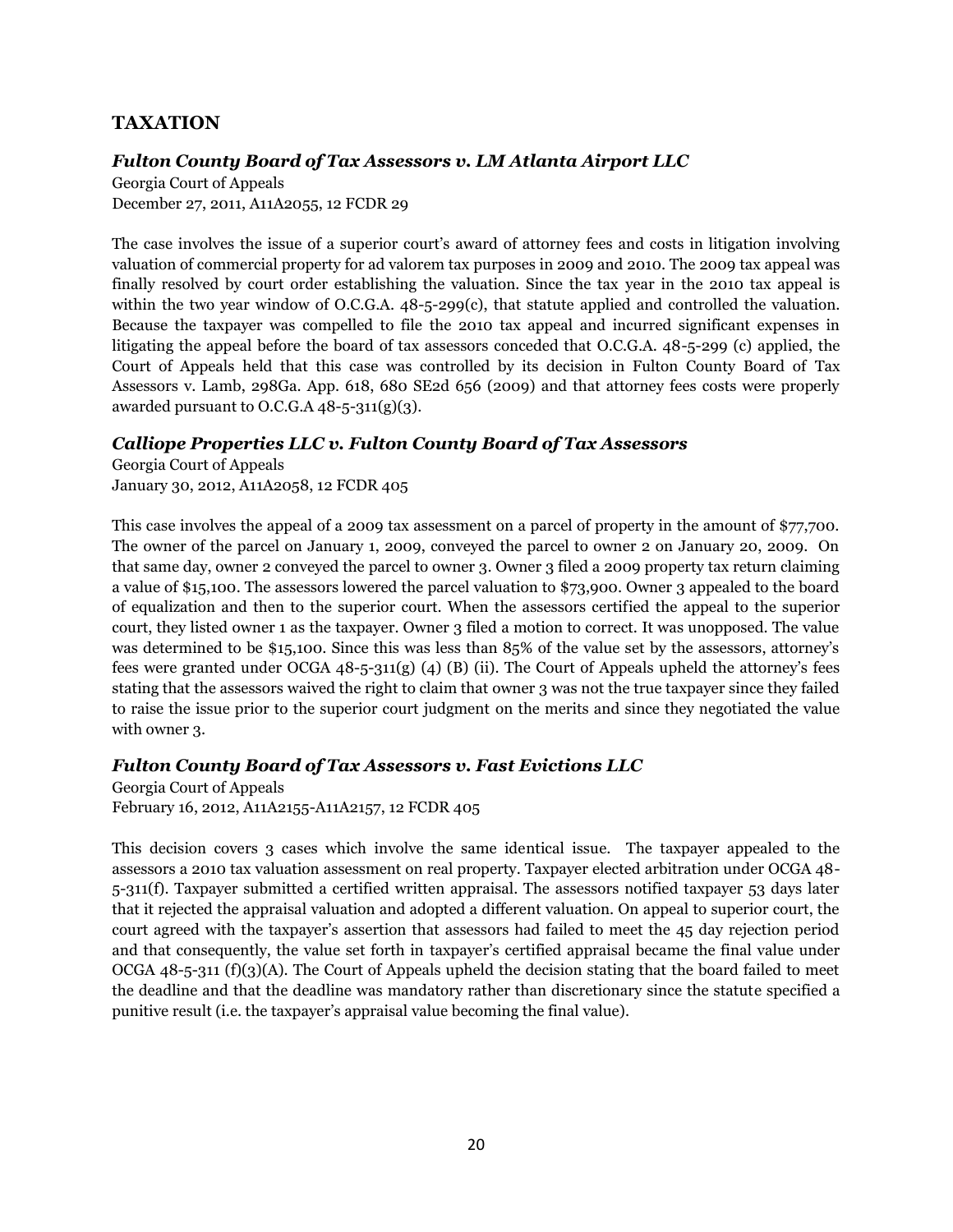#### *Douglas County Board of Tax Assessors v. Denyse*

Georgia Court of Appeals February 21, 2012, A11A2353, 12 FCDR 641

The taxpayer appealed a 2009 tax valuation assessment on real property. Taxpayer had filed an ad valorem tax return on the property and then received a tax assessment notice from the assessors as well as two subsequent notices, each of which listed a higher valuation. Taxpayer appealed and the trial court granted summary judgment in favor of the taxpayer. The Court of Appeals upheld the decision stating that the board had not issued new assessment notices to remedy mere clerical errors such as the omission of a digit or the transposition of numbers, but rather it had made substantive valuation decisions. As such, the amended notices were not authorized under the clerical error rule, under the DOR Appraisal Procedures Manual, or under any clear statutory authority.

#### *Fulton County Board of Tax Assessors v. Greenfield Investment Group LLC*

Georgia Court of Appeals March 1, 2012; A12A0025; 12 FCDR 833

This case involves an ad valorem tax appeal and the award of attorneys" fees. The subject property was owned by a bank on January 1, 2009. Property taxes were based upon an assessed value of \$121,400.00. Greenfield became the new owner in May, 2009, paid the taxes under protest, and appealed the tax assessment. The board of equalization reduced the assessed value to \$77,900.00. Greenfield appealed that amount to superior court and sought attorneys" fees. The board of assessors sought dismissal as Greenfield did not own the property on January 1. Greenfield filed a motion to correct misnomer while also seeking the bank's written authorization to pursue the appeal (which the bank granted). The board stipulated at trial that the property's value was \$12,900.00. The trial court granted attorneys' fees under OCGA Section  $48-5-311(g)(4)(B)(ii)$  in the amount of \$7,628.00. The Court of Appeals upheld the attorneys" fees on the basis that the final value was less than 85% of the value set by the assessors and no abuse of the trial court's discretion occurred in determining the fee amount. The court followed its recent holding in the Fulton Co. Bd. Of Assessors v. Calliope Properties case and stated that the motion to correct misnomer was more in the nature of a motion to substitute a party. Thus there was no error in granting attorneys" fees incurred prior to Greenfield becoming the actual party in interest in the case.

#### *Fulton County Board of Tax Assessors v. Calliope Properties, LLC*

Georgia Court of Appeals April 5, 2012; A12A0589; 12 FCDR 1383

This case involves an ad valorem tax appeal and attorneys" fees. Owner 1 held property on January 1 and sold it to the LLC on January 23 for \$25,490. The LLC file an ad valorem tax return in the amount of the purchase price. The board of tax assessors assessed the property at \$98,900 and mailed the assessment notice to owner 1. The LLC paid the taxes and filed a tax appeal and identified itself as the actual property owner. The assessors reduced the assessment to \$82,600 and the LLC appealed to the BOE. The BOE affirmed that amount and the LLC appealed to superior court. In a pretrial order, the value was agreed upon at \$30,000. Since this was less than 85% of the value set by the assessors, \$6,437 was awarded as attorneys' fees. The Court Of Appeals disagreed with the county's assertion that the LLC was not the proper party since it was not the January 1 owner noting that the board of assessors had at every step accepted the LLC as the owner, including when it certified the appeal to the trial court. The award of attorneys" fees was proper under O.C.G.A. 48-5-311 (g)(4)(B)(ii) as no evidence was shown that the award was unreasonable.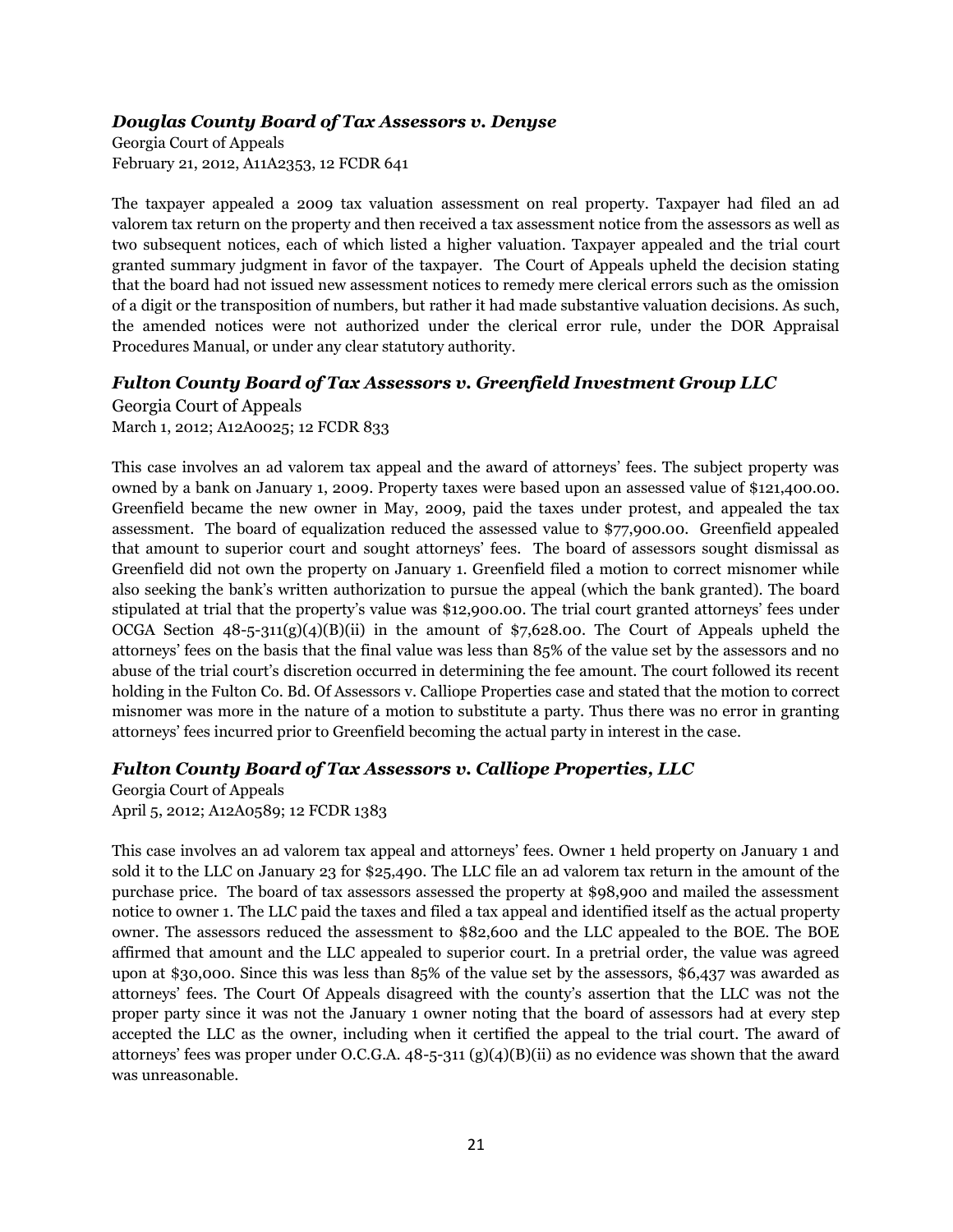#### *Mattox v. Franklin County*

Georgia Court of Appeals June 13, 2012; A12A0265; 12 FCDR 1932

This case involves the challenge to a SPLOST levy and the Public Lawsuits Act. Mattox filed a pro se lawsuit challenging a SPLOST levy in Franklin County. The referendum was alleged to be void *ab initio* and the proposed proceeds expenditure was alleged to be void as impermissible. The trial court granted the county"s motion to dismiss holding the SPLOST resolution was sufficiently descriptive as a matter of law and that the remainder of the claims were not ripe for review. Mattox filed a notice of appeal. The county then moved for an appeal bond of over \$2.5 million under O.C.G.A. Sections 5-6-46 & 50-15-2, an amount which represented potential increases on interest during the pendency of the appeal as well as additional legal fees and expenses that would be incurred by the county. The trial court ordered a bond to be posted in the amount of \$2.1 million as a condition precedent to any further pursuit of the appeal. Mattox appealed the court order to the Supreme Court of Georgia. That court transferred the appeal to the Georgia Court of Appeals. The Court Of Appeals agreed with the trial court and upheld the requirement of the appeal bond. The Court first noted that purpose of the public lawsuit statute was to protect the public from increased financial costs resulting from non-meritorious or frivolous lawsuits against public improvement projects. The Court cited *Haney v. Development Authority of Bremen* as precedent for holding that the definition of 'public lawsuit' was intended to be broad. Since Mattox's allegations challenged the validity of financing a public improvement project by a political subdivision it met the definition of public lawsuit under O.C.G.A. 50-15-1(2). Citing 1990 Op. Atty. Gen. U90-18, the Court also found Mattox"s claims challenging the lack of specificity in the SPLOST resolution to be without merit since the SPLOST statute did not require the alleged degree of specificity. The Court further found that any inconsistencies between the funding amounts in the intergovernmental agreement and the SPLOST resolution did not render the referendum void as they could be corrected by merely amending the intergovernmental agreement. Finally, the Court agreed with the trial court that the allegation that funds would be used for projects not owned by the county was hypothetical, abstract, and not ripe for adjudication since nothing in the SPLOST resolution, referendum, intergovernmental agreement, or proposed project list showed that specific capital outlay projects will be owned by entities other than a county or city.

# *We, the Taxpayers v. Board of Tax Assessors of Effingham County*

Supreme Court of Georgia November 6, 2012; S12A0700; S12X0701; 12 FCDR 3600

These 2 cases involve multiple appeals reading taxation issues resulting from a county"s increase in some ad valorem assessments during the period when former OCGA 48-5B-1 was in effect. That provision placed a moratorium on assessment increases except in some cases where a county performed or had signed a contract to perform countywide revaluations. The Supreme Court held that taxpayers had no right to either challenge the validity OCGA 48-5B-1 or challenge the assessors" actions as ultra vires without having first exhausted their administrative remedy under OCGA 48-5-311. Consequently, the Cort vacated the trial court"s order denying summary judgment to the board assessors.

# *Fitzpatrick v. Madison County Board of Tax Assessors*

Supreme Court of Georgia November 19, 2012; S12A1435; 12 FCDR 3602

This case involves a tax appeal under OCGA 48-5-311. The board of equalization denied an appeal and the taxpayer filed in superior court under the statute. The board of assessors refused to certify the appeal to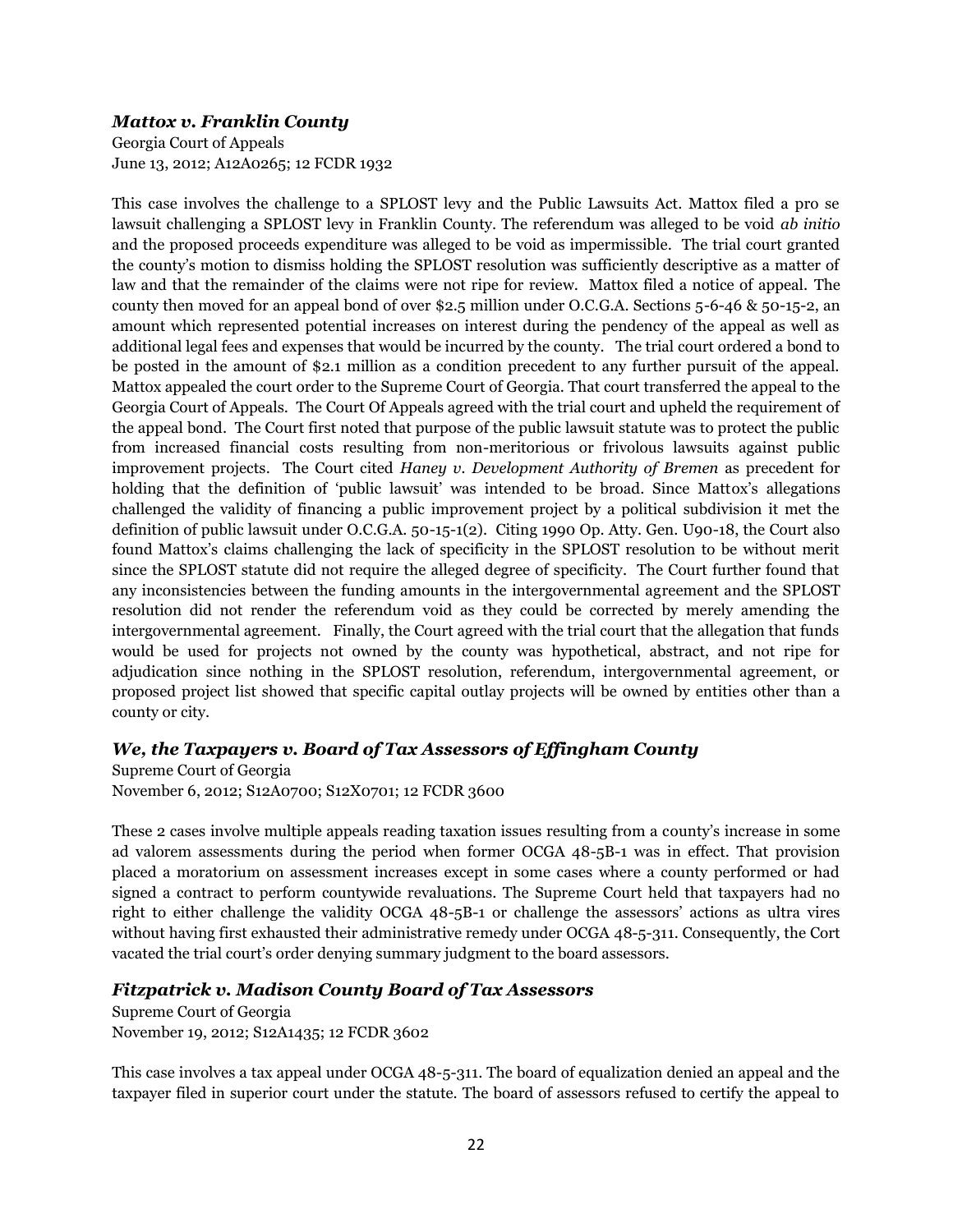the trial court because the taxpayers refused to pay the filing fee to the superior court clerk. The Supreme Court held that even though OCGA 48-5-311 did not expressly require a fee, it also did not provide any exemption from the fee required under OCGA 15-6-77 and 77.2. As the Attorney General had previously opined in 1985 Op. Att"y Gen. 171, court appeals under OCGA 48-5-311 are de novo actions and are subject to superior court filing fees.

# *Marsh v. Clarke County School District*

Supreme Court of Georgia October 15, 2012; S12A1568; 12 FCDR 3603

This case involves a mandamus action in which a taxpayer seeks the return excess proceeds from an educational sales tax. {NOTE: the Court describes this as an"ELOST" This is technically incorrect. There are 7 counties which have an ELOST, but these are local constitutional amendments. What is at issue in the case is in fact an ESPLOST under Article VIII of the Constitution.}

The trial court denied the mandamus since there was no showing that excess funds actually remained. The Supreme Court affirmed on the same basis. Most of the opinion, however, deals with the Court explaining the application of laches (an equitable defense) to a mandamus claim (an extraordinary legal remedy). It was not necessary to resolve the case, but the Court did so to assist with the contradictory case law. The Court concludes that the correct line or reasoning is that a mandamus action can be barred by gross laches and it expressly overrules the *Crow* line of cases.

# *Morgan County Board of Tax Assessors v. Ward*

Georgia Court of Appeals October 24, 2012; A12A0952; A12A1070; 12 FCDR 3385

This case involves an alleged breach of a conservation use covenant and assessment of penalties for that breach. The taxpayer enrolled property under the covenant pursuant to OCGA 48-5-7.4. Subsequently, a portion was subdivided and sold to purchaser 1 who in turn transferred the tract to purchaser 2. Purchaser 2 entered into another covenant and later transferred the tract to purchaser 3. Purchaser 3's application to continue in covenant was denied by the assessors" board. The board notified the taxpayer of the breach and assessed penalties. Taxpayer appealed to the board of equalization under OCGA 48-5-311. The BOE upheld the breach. Taxpayer appealed to superior court and moved for summary judgment on the basis that the assessors had no authority to levy penalties since they had not provided the taxpayer with the statutory 30 day period to cure the breach but had only notified taxpayer of the breach. The trial court denied summary judgment. On appeal, the Supreme Court reversed. The Court addressed first the issue of whether the taxpayer could appeal the cure period under OCGA 48-5-311(e) as a matter incident to the BOE"s decision and determined that the taxpayer could litigate the question of taxability de novo in superior court including whether the lack of proper notice barred the penalty imposition. The Court then ruled that the assessors had failed to comply with the notice to the taxpayer of the cure period and that summary judgment should have been granted to the taxpayer.

# *H.O.P.E. Through Divine Interventions, Inc. v. Fulton County Board of Tax Assessors*

Georgia Court of Appeals November 16, 2012; A12A1100; 12 FCDR 3762

This case involves the denial of an ad valorem tax exemption under OCGA  $48$ -5-41(a)(4). A Section 501 (c)(3) and OCGA 43-17-5 charitable organization bought a property to renovate and use for its charitable purposes. The BOA denied the application for exemption for the years during which the renovation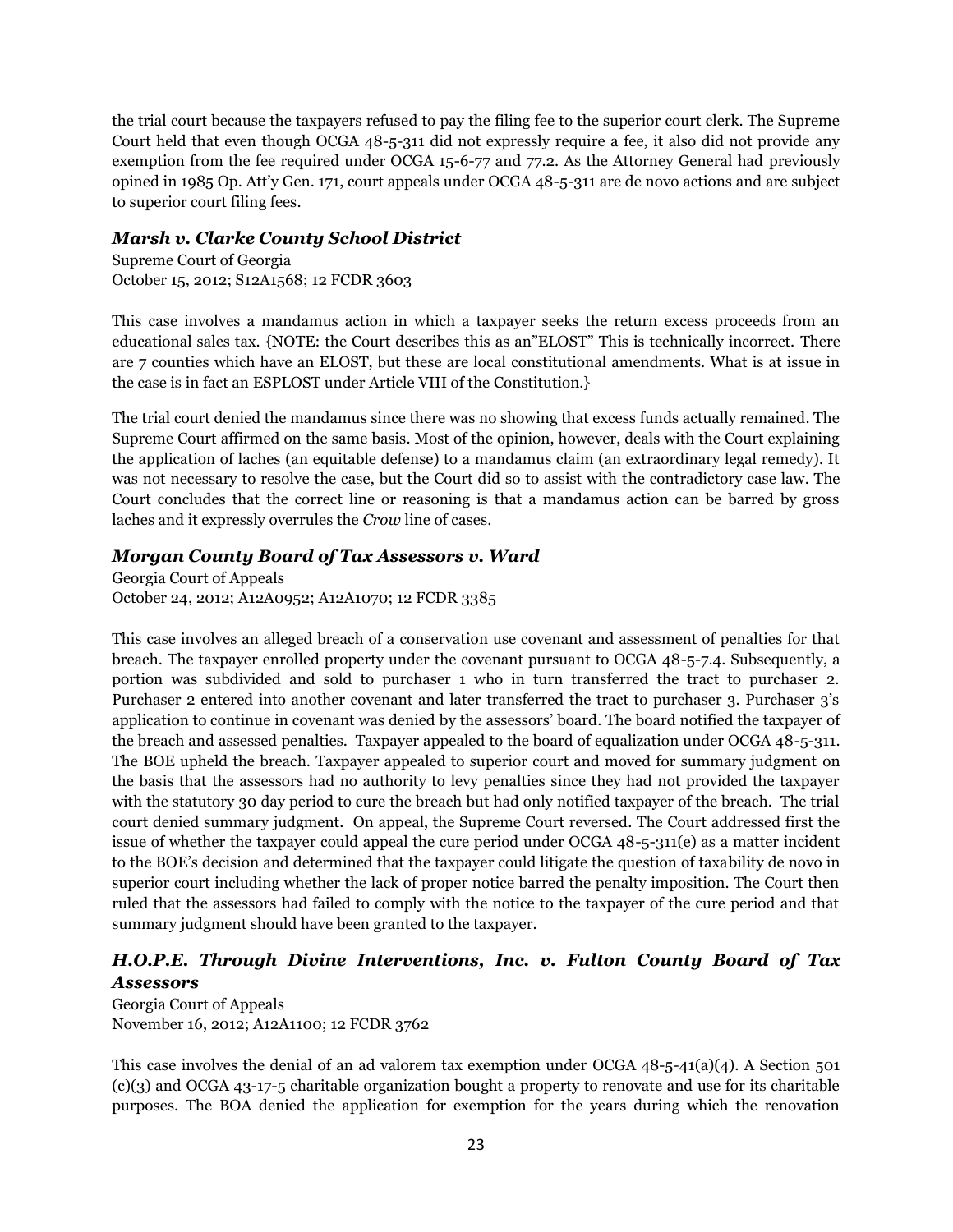occurred. The trial court granted summary judgment to the BOA. On appeal, the Court of Appeals affirmed. The Court reiterated the 3 criteria under Y*ork* which must be met to qualify for the exemption: institution devoted entirely to charitable pursuits; owner's charitable pursuits must be for benefit of the public; and the use of the property must be exclusively devoted to those charitable pursuits. The  $3<sup>rd</sup>$ criterion was not met in this case. Nothing in the statute, binding precedent interpreting the statute, and governing principles applicable when discerning entitlement to tax exemptions, would allow a broadening of the plain words of the exemption statute to include "preparing property for its charitable use'.

#### **TORTS**

#### *City of Douglas v. Hudson*

Georgia Court of Appeals March 20, 2012; A11A1914; 12FCDR 1165

This case involves a negligence claim against the city. Hudson was seriously injured in a criminal assault by another individual following several incidents regarding disruption of Hudson"s cable service by that individual. The police were called multiple times and during the last such call informed Hudson they would handle the matter. It was following that assertion that Hudson was injured. Hudson sued the city claiming it had negligently failed to protect him. The trial court denied the city"s summary judgment motion. The Court of Appeals reversed the decision. In a matter involving insufficient police protection, the mere assertion of a generalized obligation of the city to protect the public is insufficient. It must be shown that the city owed a duty to the individual in particular and that showing requires proof of a special relationship which creates a special duty. This showing requires 3 elements: an explicit assurance by a city officer or employee that the city would act; direct proof that the city knew its failure to act could expose the individual to harm; and direct proof that the injured individual justifiably and detrimentally relied upon the city"s assurance that it would act. The evidence in this case was insufficient to establish the requisite special relationship and summary judgment for the city was warranted.

#### *Stevenson v. City of Doraville*

Georgia Court of Appeals March 28, 2012; A11A1940; 12 FCDR 1354

This case involves the public duty doctrine. Stevenson's car broke down on the highway in very heavy traffic at night under rainy conditions. A city police officer saw the stalled vehicle and turned on its flashing lights which were not roof mounted. The officer could not safely reach the stalled vehicle and called for additional assistance. Stevenson was struck by another vehicle while attempting to exit her own car. She sued alleging negligence. The city moved for summary judgment on the basis that it was insulated from liability under the public duty doctrine. The trial court granted the motion and the Court of Appeals affirmed. Under the public duty doctrine, there is no liability for failure to provide police protection unless a special relationship exists. The officer owed a general duty to the public and not to Stevenson in particular. More harm than good would have been caused if the officer had tried to reach her under the existing conditions. To prove a special relationship requires an explicit assurance or promise of action; government knowledge that inaction would lead to harm; and justifiable and detrimental reliance by the injured party on the government"s action. Since the first and third prongs on this test were not met, the relationship was not proven.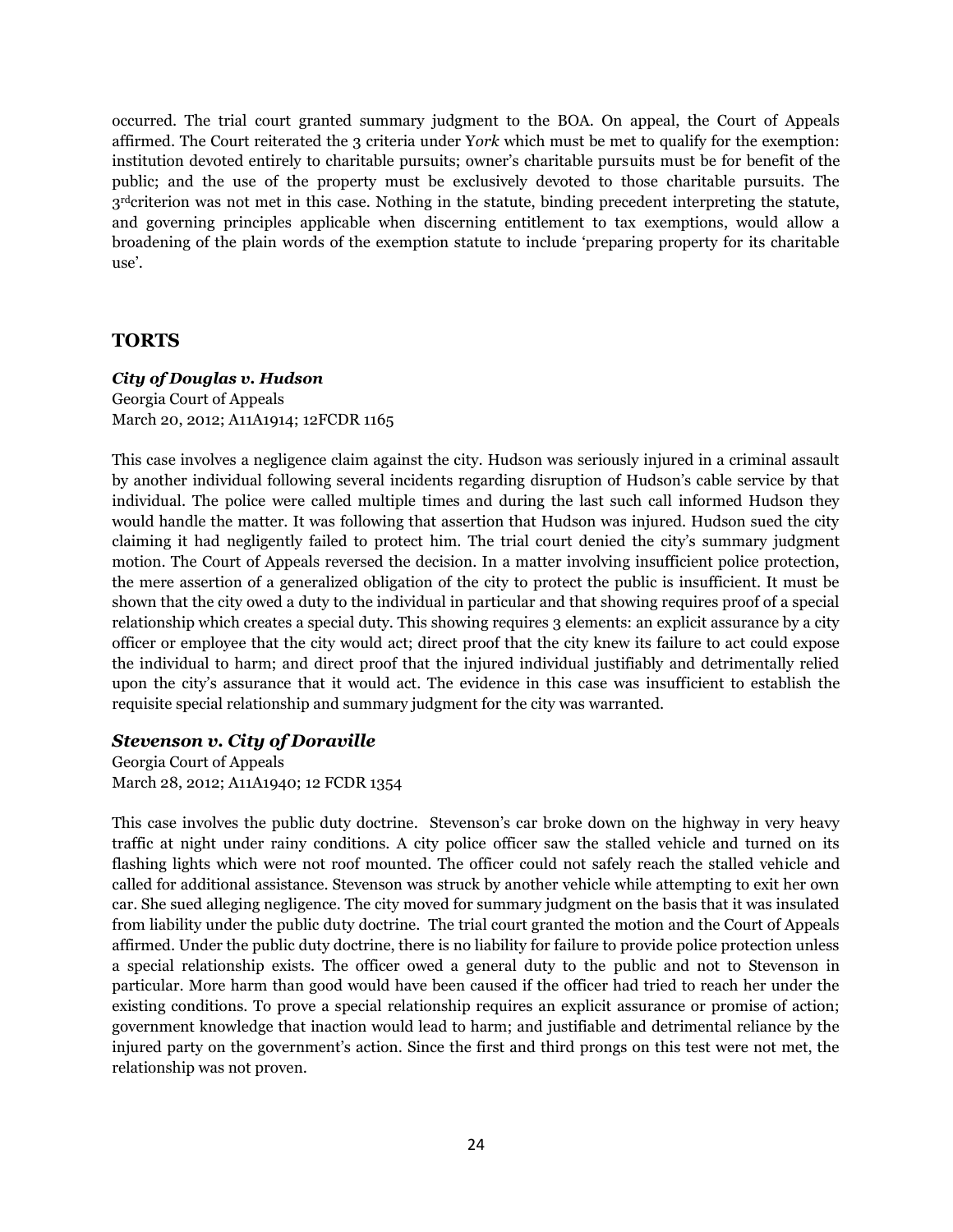#### *Newman v. Johnson*

Georgia Court of Appeals October 26, 2012; A12A1114; 12 FCDR 3490

This case involves the issue of a physical injury as a result of alleged violations of the Americans with Disabilities Act (ADA) & the Life Safety Code (LSC) {all citations were omitted in the case text}. Plaintiff was allegedly injured when she tripped and fell on the step of a county-owned building. The lawsuit against the chairperson of the county commission and the director of public works alleged violations of two building codes, the ADA and the LSC. The trial court granted summary judgment to the chairperson on the basis of sovereign immunity but denied it to the director on the ADA claim. On appeal, the Court of Appeals reversed on the basis that the plaintiff made no claim that she is disabled and had failed to show that she was within the class of disabled persons for whose benefit the ADA was enacted. The case was remanded back to the trial court because it had not addressed the LSC issues in its order denying summary judgment to the director.

# *Bennett v. Georgia Department of Transportation; Johnson v. Georgia Department of Transportation*

Georgia Court of Appeals November 6, 2012; A12A1064; A12A1065; 12 FCDR 3548

This case involves the issue of physical injuries in a car accident in which the alleged proximate cause was the negligent design, maintenance, and failure to provide proper traffic control devices at an intersection by GDOT. The plaintiffs traveling in car 1 were struck by car 2 which failed to stop at an intersection marked with stop signs and overhead flashing lights. The trial court granted summary judgment to GDOT on the basis there was no genuine issue of material fact for the jury as to the proximate causation issue. On appeal, the Court of Appeals affirmed on the basis that the driver of car 2 had an absolute statutory duty to stop and failed to do so even though he admitted that he seen the stop signs.

# **ZONING**

# *East Georgia Land & Development Co LLC v. Newton County*

Supreme Court of Georgia March 19, 2012; S12A0114; 12FCDR 955

This case involves a zoning dispute. EGL purchased 427 acres of land in Newton County for the purpose of constructing a landfill. As a part of DNR landfill permitting requirements, EGL requested a letter of zoning compliance from the county as required by state law. The county declined on the basis that a landfill was an impermissible use under the 1985 zoning ordinance. EGL contended that the ordinance was invalid since it was not attached to the minutes of the 1985 meeting when it was purportedly adopted and also that the zoning maps were improperly adopted. The trial court granted summary judgment to county since a copy of the ordinance had been used to "reestablish" the lost ordinance. The Supreme Court reversed the decision. First, the court held that the establishment of a copy of the ordinance under O.C.G.A. Section 24-8-1 was insufficient to cure issues relating to its validity and that it accomplished nothing more than establishing the copy as an "evidentiary substitute" for the original. Second, the court held that the county's use of mere parol evidence was insufficient to prove the existence of the original set of maps which had been incorporated by reference into the ordinance. The county"s claim that the maps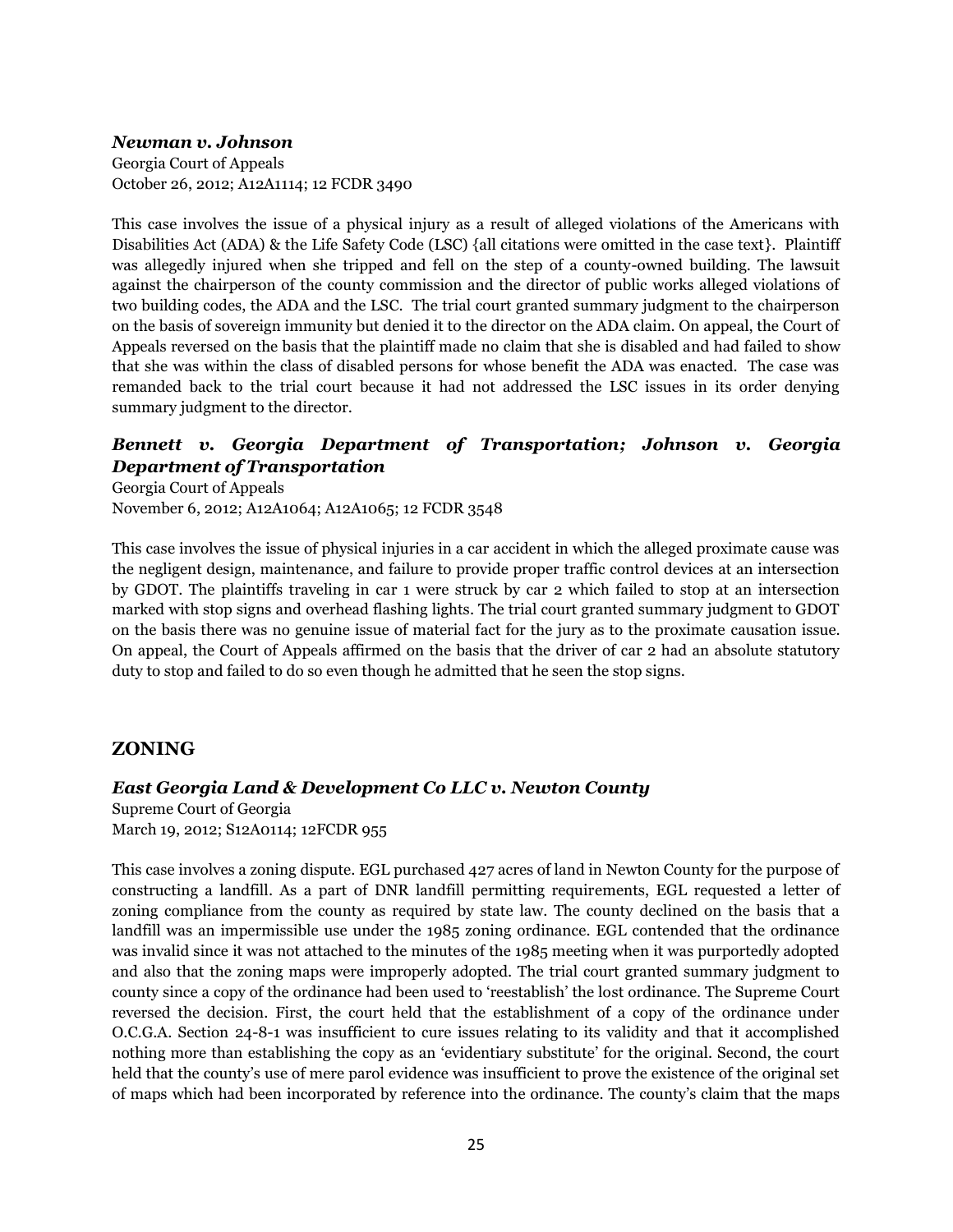were kept in the zoning administrator"s office could easily have been proven by simply producing the original maps, something which the county failed to do.

#### *Haralson County v. Taylor Junkyard of Bremen, Inc.*

Supreme Court of Georgia July 2, 2012; S12A0200; 12 FCDR 2154

This case involves mandamus and appeals to superior court. A property owner"s application for a business license was denied by a zoning appeals board on the basis of nonconforming use which violated the county zoning ordinance. The property owner filed in superior court for a writ of mandamus. The superior court granted the writ finding that there was no evidence supporting the decision of the zoning appeals board. The county applied for a discretionary appeal to the Supreme Court of Georgia for review. The county contended that the superior court had erred in granting mandamus since the county zoning ordinance itself provided a means for appealing adverse decisions of the zoning appeals board to superior court. As a result, the county contended that mandamus was not an available remedy. The Court disagreed and upheld the mandamus. The Court cited the 1991 Walton County v. Scenic Hills case for the proposition that under the Constitution, only a statute, and not a mere ordinance, could create a mechanism for direct appeal to superior court. Since the General Assembly had provided no statutory mechanism, the mandamus was proper. The Court also found no sufficient factual basis for the zoning appeal board"s decision.

# *Mortgage Alliance Corporation v. Pickens County*

Georgia Court of Appeals July 11, 2012; A12A0401; 12 FCDR 2367

This case involves a question of what constitutes a final zoning decision. The sole commissioner of the county signed a resolution adopting a new county zoning ordinance. The sole commissioner sent a letter to the property owner/developer notifying them that the new zoning ordinance would apply to their proposed development and that the property would not be given "grandfathered" status. Two years later the property owner/developer filed an inverse condemnation action. The trial court granted summary judgment to the county since more than 30 days had elapsed from the date of the zoning decision and that the claim was thus barred under O.C.G.A 5-3-20. The Court of Appeals affirmed. The Court noted that under the statute, the letter from the sole commissioner commenced the running of the 30 day clock and that failure to file an appeal within 30 days rendered the claim time-barred.

# *Settles Bridge Farm LLC v. Masino*

Georgia Court of Appeals November 16, 2012; A12A0898; 12 FCDR 3785

This case involves a rezoning of property and a subsequent Anti-SLAPP suit. The LLC sought to sell a tract it owned to a purchaser who wanted to build a private school. Purchaser and the LLC discussed the zoning with the city and were told the proposed use would qualify as a 'by-right use'. A chamber of commerce official overheard that discussion and further inquired of the city manager whether it was correct. Upon confirmation, the city manager advised mayor and council to amend the zoning ordinance to prevent the use of the property for a school without a special use permit. The ordinance was so amended and the purchase contract was terminated. The LLC sued and the trial court dismissed the action under OCGA 9- 11-11.1. On appeal, the Court of Appeals affirmed the dismissal. The Court noted that the LLC had expressly conceded that the claims against the chamber official and the chamber were governed by the Anti-SLAPP statute. Further, nothing in the employment confidentiality agreement between the chamber official and the chamber was for the benefit of the LLC or anyone outside the chamber. Even if it was,